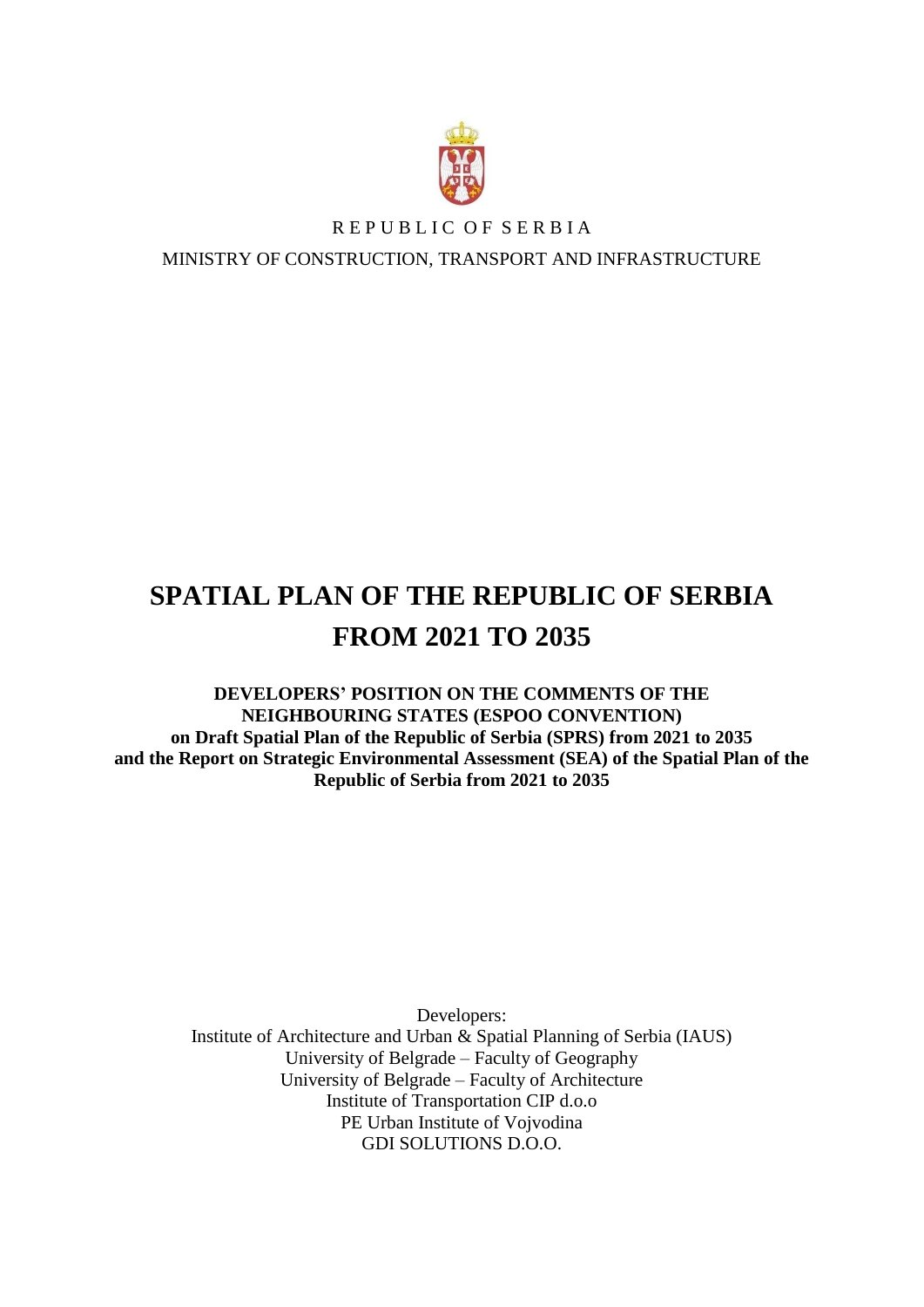#### **CONTENTS**

#### **I. Comments on SPRS**

| 1. Romania - Barna Tánczos, Ministry of Environment, Waters and Forests |  |
|-------------------------------------------------------------------------|--|
| 2. Romania - Ioana Ciută, President of Bankwatch Romania                |  |

#### **II. Comments on SEA**

| 2. Romania - Barna Tánczos, Ministry of Environment, Waters and Forests |  |
|-------------------------------------------------------------------------|--|
| 3. Romania - Ioana Ciută, President of Bankwatch Romania                |  |

SPRS Developers have provided the following comments and positions on the **submitted comments of the neighbouring countries (Espoo Convention)** to **Draft Spatial Plan of the Republic of Serbia from 2021 to 2035** (hereinafter: SPRS) and **Report on Strategic Environmental Assessment of the Spatial Plan of the Republic of Serbia from 2021 to 2035**  (hereinafter: SEA):

### **I. Comments on SPRS**

| Romania – Barna Tánczos, Ministry of Environment, Waters and Forests, Bd. Libertății, nr.<br>12, Sector 5, București, submitted via email of 5 July 2021                                                                                                                                                                                                                                                                                                                                                                                                                                                                                                                                                                                                    |                                                                                                                                                                                                                                                                                                 |
|-------------------------------------------------------------------------------------------------------------------------------------------------------------------------------------------------------------------------------------------------------------------------------------------------------------------------------------------------------------------------------------------------------------------------------------------------------------------------------------------------------------------------------------------------------------------------------------------------------------------------------------------------------------------------------------------------------------------------------------------------------------|-------------------------------------------------------------------------------------------------------------------------------------------------------------------------------------------------------------------------------------------------------------------------------------------------|
| 1. You have submitted us (on CD) the<br>Notificationand the Reporton<br>Strategic<br>Environmental Assessment for the Plan (in<br>English and in Serbian language) and a<br>link of the full version of Spatial Plan (only<br>in Serbian language). Considering that the<br>Plan was provided in Serbian language it<br>was impossible for the Romanian experts<br>and interested public to give concrete<br>comments on the content of the Plan,<br>without having an overview of the content<br>of the Plan (its objectives, scope,<br>measures and projects which are included<br>in the Plan).<br>We would appreciate very much to have<br>the Spatial Plan of Serbia and the SEA<br>Report translated in Romanian, mirroring<br>the Romanian concerns. | 1. The text of the Spatial Plan of the Republic of<br>Serbia will be translated into Romanian language<br>and submitted to the Ministry of Environmental<br>Protection, which will in accordance with its<br>responsibilities forward it to the Ministry of<br>Environment, Waters and Forests. |
| 2. Romania, through the Ministry of<br>Development, Public<br>Works<br>and                                                                                                                                                                                                                                                                                                                                                                                                                                                                                                                                                                                                                                                                                  | 2. SPRS supports and does not have any adverse<br>effects when the implementation of <i>Interreg IPA</i>                                                                                                                                                                                        |
| Administration is<br>the<br>Management   Romania                                                                                                                                                                                                                                                                                                                                                                                                                                                                                                                                                                                                                                                                                                            | -Serbia Cross-Border Cooperation                                                                                                                                                                                                                                                                |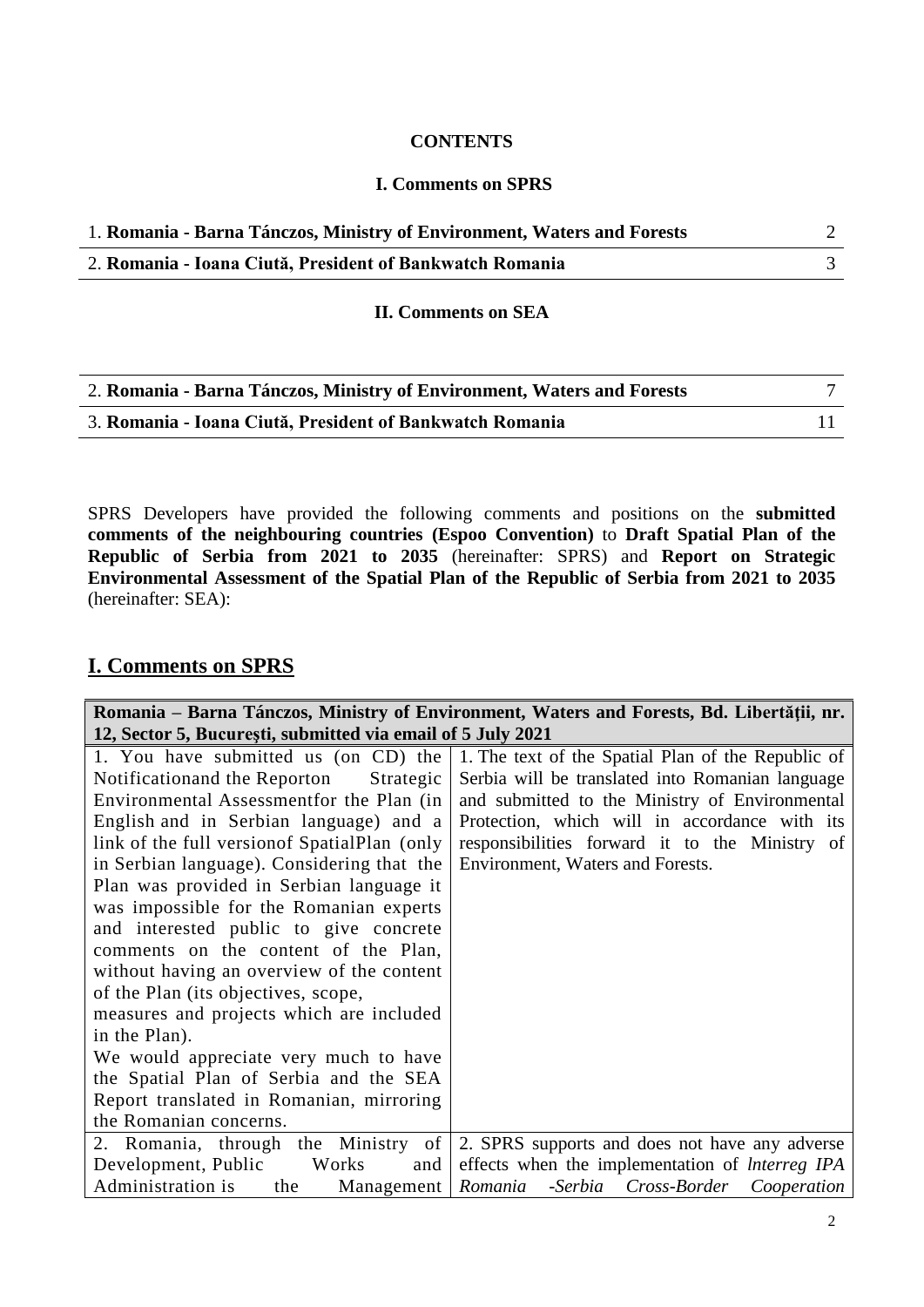| Authority for the Interreg IPA Romania -                                                    | <i>Programme</i> is in question.                                                                  |
|---------------------------------------------------------------------------------------------|---------------------------------------------------------------------------------------------------|
| Cross- Border<br>Serbia<br>Cooperation                                                      |                                                                                                   |
| <i>Programme 2021-2027, and we take this</i>                                                |                                                                                                   |
| opportunity to note that the Spatial Plan of                                                |                                                                                                   |
| Serbia and the Interreg IPA Romania -                                                       |                                                                                                   |
| Serbia Cross- Border Cooperation                                                            |                                                                                                   |
| <i>Programme</i> must not have negative effects                                             |                                                                                                   |
| one over the other, as they will be                                                         |                                                                                                   |
| implementedon certain common areas.                                                         |                                                                                                   |
| 3. In the conditions that,<br>at<br>European                                                | <b>SPRS</b><br>3.<br>is<br>based<br>concept<br>gradual<br>on                                      |
| Union level, the emphasis is on taking all                                                  | decarbonisation. It is assumed that this process will                                             |
| the necessary actions to bring the EU's                                                     | be significantly faster as time goes on. In SPRS                                                  |
| 2030 decarbonisation ambition and<br>its                                                    | considerable attention has been paid to energy                                                    |
| 2050 decarbonisation scenarios in<br>line                                                   | transition and dynamic increase of the renewable                                                  |
| with the ambition of the Paris Agreement                                                    | energy sources share in energy production.                                                        |
| and Green Agenda for the Western                                                            |                                                                                                   |
| Balkans, considering commitments by                                                         |                                                                                                   |
| Serbia, it would be desirable that<br>the                                                   |                                                                                                   |
| Spatial Plan to focus on replacing the                                                      |                                                                                                   |
| fossil fuel with other forms of renewable                                                   |                                                                                                   |
| energy.                                                                                     |                                                                                                   |
|                                                                                             |                                                                                                   |
|                                                                                             | 2. Romania – Ioana Ciută, President Bankwatch Romania, Str. Boișoara nr. 24, Ap. 2, Sector        |
|                                                                                             | 6, București, 060227. Adresa de corespondență: Splaiul Independenței nr. 1, bloc 16, scara 1,     |
| et. 2, ap. 6, sector 4, București, 040011, submitted via email on 29 June 2021              |                                                                                                   |
| 1. The Romanian public was only provided                                                    | 1. The text of the Spatial Plan of the Republic of                                                |
|                                                                                             |                                                                                                   |
| the Report on the Strategic Impact Assessment                                               | Serbia will be translated into Romanian language                                                  |
| of Serbia's Spatial Plan (2021-2035) and not                                                | and submitted to the Ministry of Environmental                                                    |
| actual<br>Spatial<br>Plan<br>itself<br>the                                                  | Protection, which will in accordance with its                                                     |
| (www.mmediu.ro/articol/notificarea-si-                                                      | responsibilities, forward it to the Ministry of                                                   |
| raportul-de-mediu-pentru-planul-spatial-al-                                                 | Environment, Waters and Forests.                                                                  |
| republicii-serbia- pentru-perioada-2021-                                                    |                                                                                                   |
| 2035/4257). It is impossible for the interested                                             |                                                                                                   |
| public to give concrete comments on the                                                     |                                                                                                   |
| contents of the SEA Report, without being                                                   |                                                                                                   |
| able to read and understand what the proposed                                               |                                                                                                   |
| measures and projects are in the Spatial Plan.                                              |                                                                                                   |
| The Spatial Plan is de facto, the object of the                                             |                                                                                                   |
| consultation, so presenting only half of the                                                |                                                                                                   |
| information doesn't meet the requirements for                                               |                                                                                                   |
| consultation<br>effective<br>public<br>in<br>a                                              |                                                                                                   |
| transboundary procedure.                                                                    |                                                                                                   |
| 2. Coal sector development                                                                  | <b>SPRS</b><br>$2.$ In<br>development,<br>energy<br>sector                                        |
| Chapter 2.4 LONG-TERM STRATEGY OF<br><b>SPATIAL</b><br>THE<br>OF                            | potential oriented toward dynamic increase in                                                     |
| <b>DEVELOPMENT</b>                                                                          | use of renewable energy sources has been                                                          |
| REPUBLIC OF SERBIA of the Draft Spatial<br>Plan states:                                     | recognised, but also replacement capacity when                                                    |
|                                                                                             | mining and thermal energy are in question, until                                                  |
| "The next long-term strategic commitment is                                                 | the full implementation of energy transition and                                                  |
| the sustainable development of mining with                                                  | decarbonisation. Further analysis includes the                                                    |
| the application of modern technologies aimed                                                | development of spatial plans of special purpose                                                   |
| at the rational use of mineral deposits and<br>environmental protection. The development of | areas with special SEA, and possibly, if the<br>project<br>implementation<br>justified,<br>proves |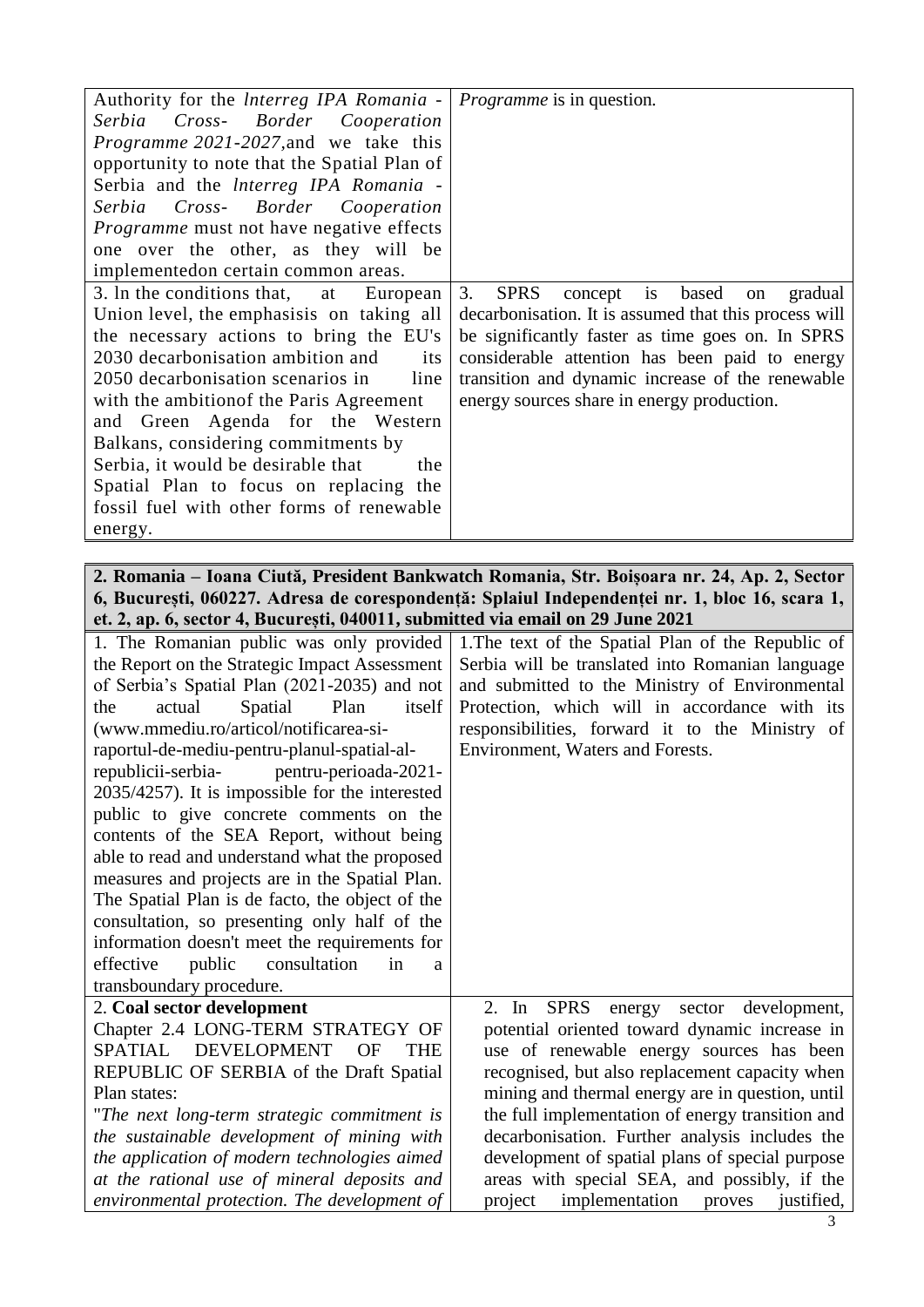*the mining sector in the field of energy minerals will be focused on the continuation of lignite coal production within three basins - Kolubara (at five surface mines Field C, Field D-South Wing, Tamnava-West Field and Field G) Kostolac (Drmno field) and Kosovo - the Metohija basin*.*''*

Furthermore, Chapter 2.5.1.4.2. - *The development of the mining sector in the field of mineral resources* within the Draft Spatial Plan states the following: *"Having in mind the resource potential of coal, in the overall development of the electric power industry, it is possible to include the development of surface coal exploitation at new surface mines in the western part of Kostolac basin with a capacity of 9 Mt and in the lignite coal deposit Kovin with a capacity of about 6 Mt of coal. These resources enable the energy independence of the Republic of Serbia. In the long run, the geological reserves of coal in the Kosovo-Metohija basin are also taken into consideration, where about 12.5 billion tons of lignite are balanced."*

Harmful environmental and health impacts are increased and prolonged with such a strategic commitment to the development of the mining and energy sector, instead of reducing the intensity of exploitation and consumption of lignite.

The impact of this sector on the environment within the SEA Report is also recognized in **Chapter** 

*The considered issues and problems of environmental protection in the plan and the presentation of the reasons for omitting certain issues and problems from the assessment procedure*, within the Report, the following facts were pointed out: *"The electricity sector is the largest air polluter in Serbia due to the obsolescence and age of the plants and the large share of coal in electricity production. Consumption is dominated by fossil fuels with 87.9% (coal as much as 47.2%, oil 26.1%), while the share of renewable energy sources is 12.1%. The energy sector is by far the largest emitter of greenhouse gasses with producing 80,6% of all emissions."*

Also, in the Report (table 3.2. An overview of positive and negative impacts of variant solutions), a comparative overview of the development of technical documentation with the Environmental Impact Assessment of the project and activities (EIA) and implementation of the Espoo Convention procedure for each individual project in the thermal energy field.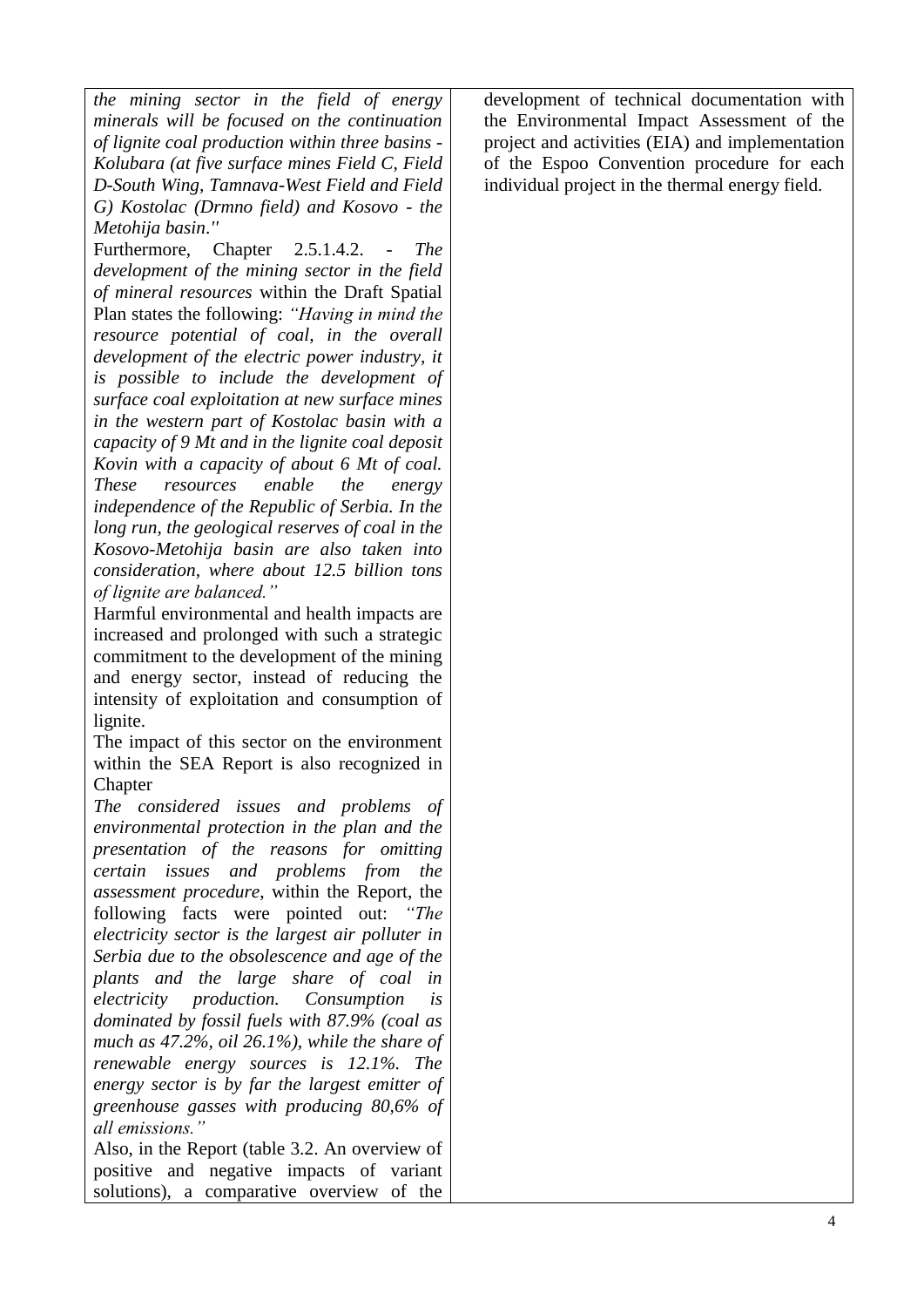| impacts of planning solutions for spatial                                                   |                                                    |
|---------------------------------------------------------------------------------------------|----------------------------------------------------|
| development variants with and without the                                                   |                                                    |
| application of the new Spatial Plan indicate                                                |                                                    |
| the following negative effects:                                                             |                                                    |
| T<br>new<br>plan<br>Spatial<br>predicts<br>the                                              |                                                    |
| construction of new thermal capacities, which,                                              |                                                    |
| without the application of measures attributed                                              |                                                    |
| through this SEA and the Spatial Plan, could                                                |                                                    |
| cause significant negative impacts on the                                                   |                                                    |
| environment. It is expected that the planned                                                |                                                    |
| new thermal energy capacities will continue                                                 |                                                    |
| with the trend of pronounced negative impacts                                               |                                                    |
| on the quality of the environment and the                                                   |                                                    |
| health of the inhabitants, which was given as                                               |                                                    |
| an assessment of a variant solution with the                                                |                                                    |
| implementation of the Spatial Plan."                                                        |                                                    |
| Bearing in mind the fact that the Republic of                                               |                                                    |
| Serbia is a signatory to the Paris Agreement,                                               |                                                    |
| and that it has joined the Sofia Declaration on                                             |                                                    |
| the Green Agenda for the Western Balkans,                                                   |                                                    |
| which contains a vision of carbon neutral                                                   |                                                    |
| Europe until 2050, it is necessary to remove                                                |                                                    |
| and stop further planning for the construction                                              |                                                    |
| of new coal thermal power plants, all of which                                              |                                                    |
| are listed in the Draft Spatial Plan, because                                               |                                                    |
| their construction is not in line with                                                      |                                                    |
| internationally accepted obligations under the                                              |                                                    |
| Paris Agreement and long-term goals of the                                                  |                                                    |
| European Union which Serbia also accepted                                                   |                                                    |
| through the process of EU accession. During<br>the construction, use and closure of thermal |                                                    |
| power plants, it is impossible to avoid                                                     |                                                    |
| degradation and occupation of space and                                                     |                                                    |
| environmental pollution. The construction of                                                |                                                    |
| thermal power plants in Kovin and Sjenica are                                               |                                                    |
| especially problematic from the point of view                                               |                                                    |
| of protection of water resources and protected                                              |                                                    |
| natural resources in their immediate vicinity.                                              |                                                    |
| 3. Coal sector development                                                                  | 3. For all individual energy projects, development |
| Page 16 of the SEA report refers to cross-                                                  | of spatial plans of special purpose areas is       |
| border connectivity: "As a concept of the                                                   | with<br>determining<br>envisaged,<br>cross-border  |
| development of the transmission system, the                                                 | environmental impacts and ensuring cross-border    |
| introduction of the 400 kV network in the                                                   | cooperation.                                       |
| region of Western and Central Serbia remains                                                |                                                    |
| as a goal in the forthcoming period, which                                                  |                                                    |
| will ensure $-$ in addition to the strengthening                                            |                                                    |
| of inter-connecting relations<br>with<br>our                                                |                                                    |
| neighbors, before all Romania [] high level                                                 |                                                    |
| of safety of power supply".                                                                 |                                                    |
| <b>Comment:</b>                                                                             |                                                    |
| This project is also one of the Projects of                                                 |                                                    |
| Energy Community Interest (PECIs) and                                                       |                                                    |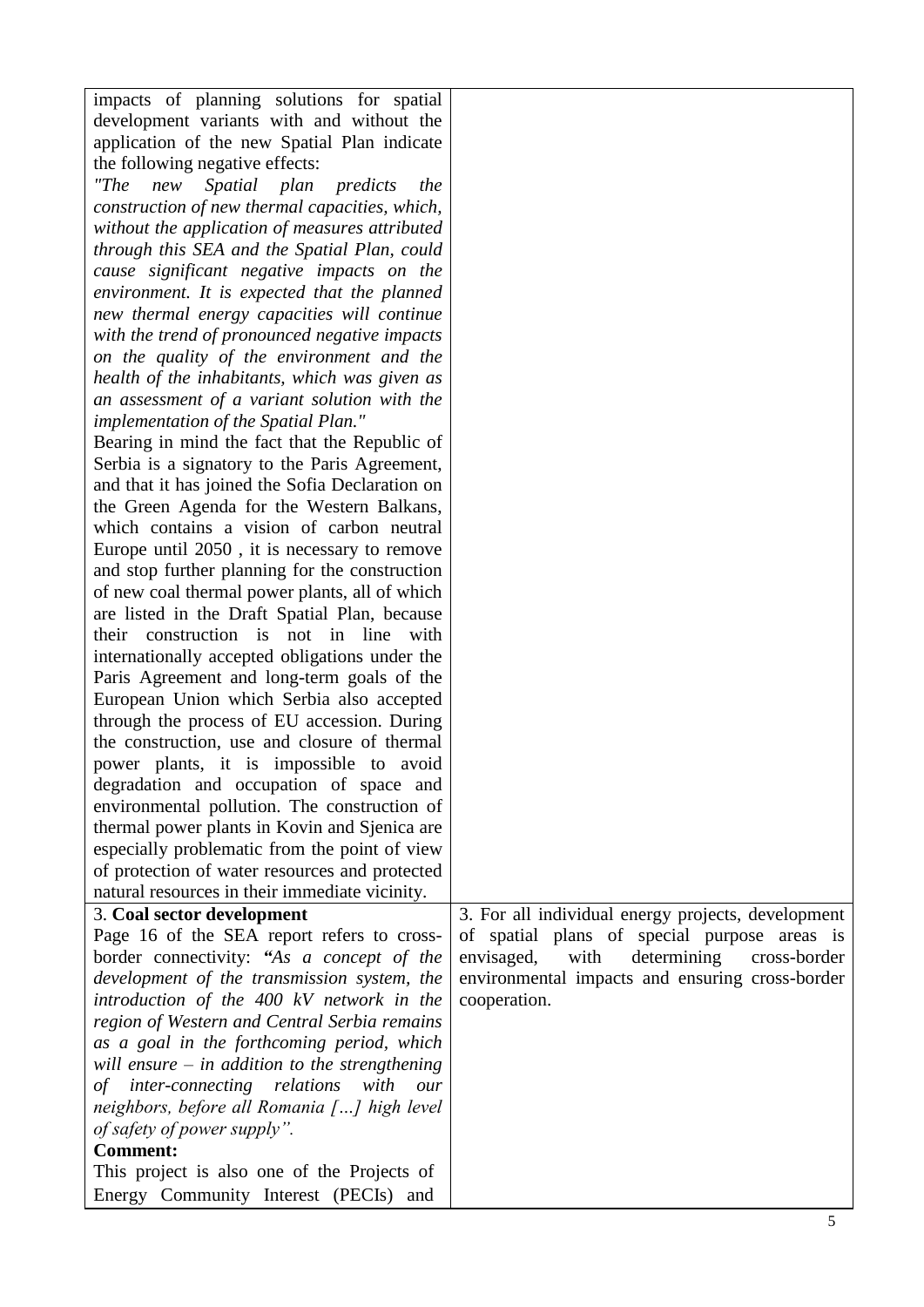while theintegration of the Cibuk wind farm and Djerdap-Portile de Fier would be compatible with a decarbonisation agenda, the question is whether this investment also supports the Kostolac coal power complex (the four units totalling 1 GW installed capacity) which releases 7.37 million tonnes of CO<sup>2</sup> annually (2018 data), with an additional 350 MW unit planned to be constructed which would generate an additional 2 million tonnes  $CO<sub>2</sub>$  /year. Electricity interconnections must prioritiseon trading renewable sources electricity and hence meet cross-border demand peaks, not export coal-based electricity which is produced at uncompetitively low prices due to the lack of 1. any carbon pricing in Serbia, and 2. non-compliance (https://bankwatch.org/wpcontent/uploads/2020/06/COMPLY-OR-CLOSE-How-Western-Balkan-coal-plantsbreach-air-pollution-laws-and-whatgovernments-must-do-about-it-2020- Update\_final\_eng.pdf, page 25) with the Large Combustion Plants Directive emissions limits for SO2, dust and NOx, therefore not on a level playing field.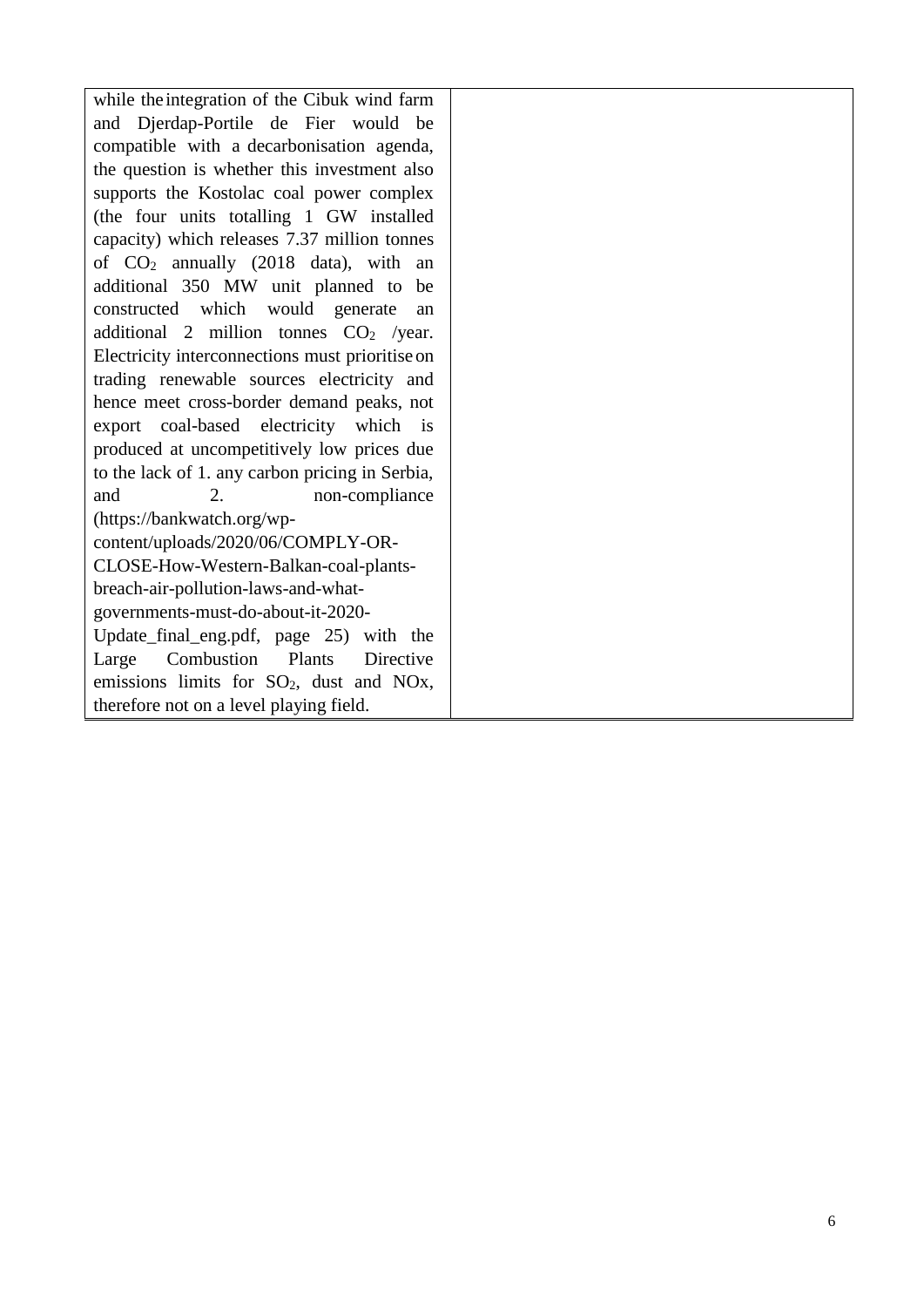# **II. Comments on SEA**

| 12, Sector 5, București, submitted via email on 5 July 2021 | Romania – Barna Tánczos, Ministry of Environment, Waters and Forests, Bd. Libertății, nr. |
|-------------------------------------------------------------|-------------------------------------------------------------------------------------------|
| 1. Considering that the public has expressed                | 1. The text of the Spatial Plan of the Republic of                                        |
| its intention to take part in the SEA procedure,            | Serbia will be translated into Romanian language                                          |
| we announced the SEA documentation to<br>the                | and submitted to the Ministry of Environmental                                            |
| public for 30 days, in English language. In this            | Protection, which will in accordance with its                                             |
| case, the public complained for not providing               | responsibilities forward it to the Ministry of                                            |
| an effective public participation, since the full           | Environment, Waters and Forests.                                                          |
| in<br>documentation<br>was<br>not<br>Romanian               |                                                                                           |
| language. Both the public on the Party of                   |                                                                                           |
| Origin and the public on the Affected Party                 |                                                                                           |
| must be given the same opportunities to                     |                                                                                           |
| express their views on the draft Plan and on                |                                                                                           |
| the SEA Report (article 8 and article 10 of the             |                                                                                           |
| SEA Protocol).                                              |                                                                                           |
| 2. At the strategic planning level, it is possible          | 1. In SPRS, the dates for the implementation of                                           |
| to identify the development areas<br>that<br>are            | individual projects mentioned in this comment, are                                        |
| included in certain projects located<br>the<br>in           | not specified; except for the deadline by 2025 for                                        |
| border area which are likely to have a                      | the implementation of priority planning solutions                                         |
| transboundary impact.<br>ln<br>this<br>respect,             | which are precisely subject matter of SEA. The                                            |
| Republic of Serbia is kindly asked to send                  | implementation of the EIA procedure is defined in                                         |
| official notification and information based<br>on           | relevant legislation and through implementation of                                        |
| Article 7 of the Directive 2011/92/EUof<br>the              | protection measures under Chapter 3.6.12 and                                              |
| European Parliament and of the Council of 13                | Chapter 4 of the SEA Report.                                                              |
| December 2011 on the assessment of the                      |                                                                                           |
| effects of certain public and private projects              |                                                                                           |
| on the environment as amended by Directive                  |                                                                                           |
| 2014/52/EU of the European Parliament and                   |                                                                                           |
| of the Council of 16 April 2014 (known as                   |                                                                                           |
| EIA Directive), as well as on Article 3 of the              |                                                                                           |
| Convention<br>environmental<br>impact<br>on                 |                                                                                           |
| assessment in a transboundary context done at               |                                                                                           |
| Espoo (Finland) on 26 February 1991 (Espoo                  |                                                                                           |
| Convention), when a project falling in the                  |                                                                                           |
| scope of the Plan and likely to have direct or              |                                                                                           |
| indirect adverse transboundary environmental                |                                                                                           |
| impacts is going to be subject to the                       |                                                                                           |
| environmental licensing phase.                              |                                                                                           |
| We mention further some of the projects                     |                                                                                           |
| considered by us of being of interest:                      |                                                                                           |
| modernization<br>Reconstruction,<br>and                     |                                                                                           |
| electrification of<br>single-track railway<br>$\mathbf{a}$  |                                                                                           |
| Belgrade-Pancevo-Vrsac-Border<br>with                       |                                                                                           |
| Romania, with the construction of the second                |                                                                                           |
| track, for the speed of 160 km/h;                           |                                                                                           |
| - Construction of a motorway section between                |                                                                                           |
| Timtsoara-Moravita, includingthe<br>border                  |                                                                                           |
| crossing point, commitment taken<br>the<br>by               |                                                                                           |
| Romanian Government during the working                      |                                                                                           |
| meeting held in Thessaloniki, Greece, on<br>4               |                                                                                           |
| July 2018, attended by the Governments of                   |                                                                                           |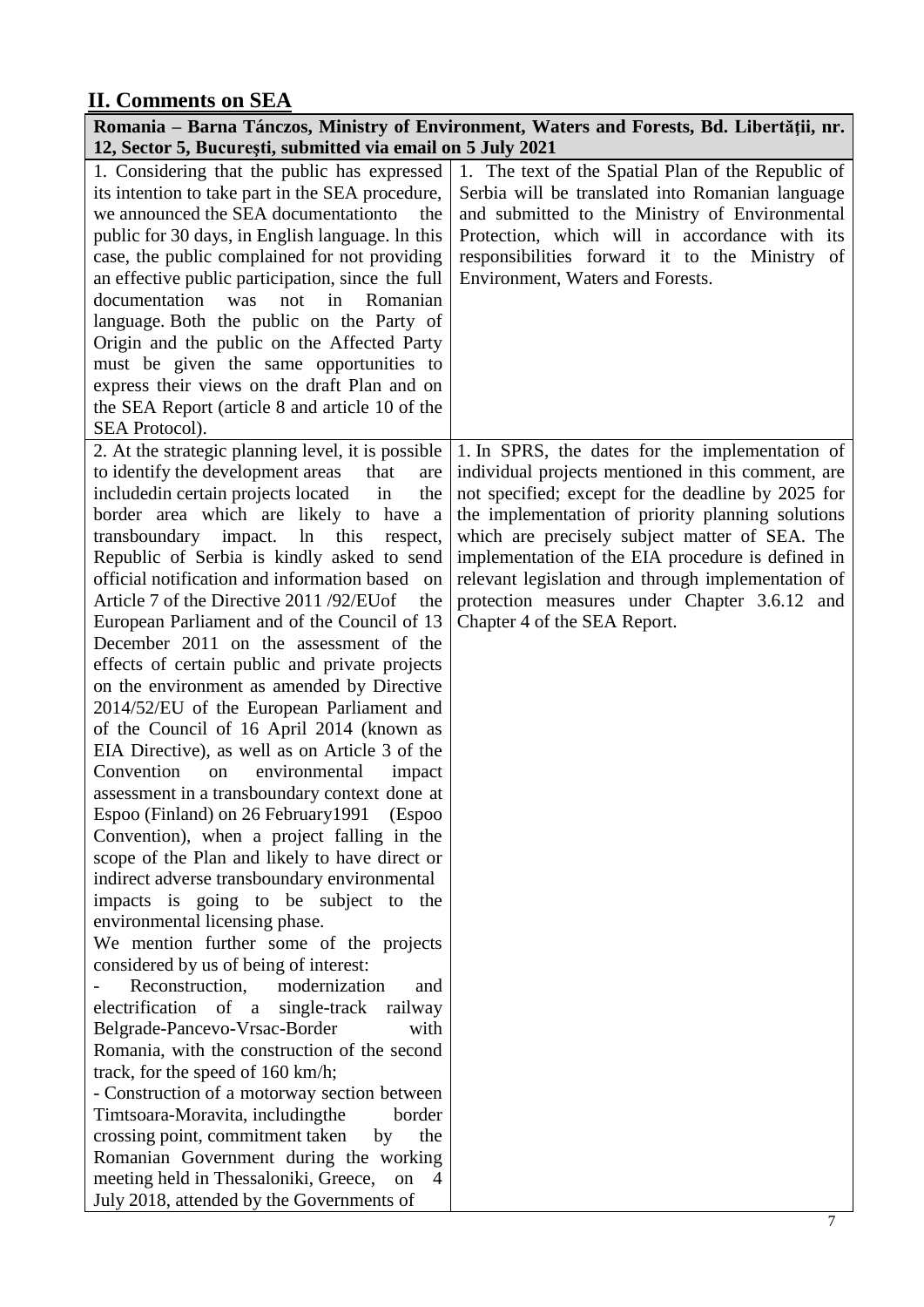| Serbia, Bulgaria and Greece, in<br>order<br>to      |  |
|-----------------------------------------------------|--|
| ensure the highest possible standard of<br>road     |  |
| connection between Romania and Republic of          |  |
| Serbia. This project is currently in the            |  |
| Feasibility Study phase and we consider it          |  |
| necessary to include it in future programme         |  |
| documents;                                          |  |
| - Introduction of modern technologies of            |  |
| transport (intermodal transport,                    |  |
| containerization, RO/RO transport, Hucke            |  |
| pack terminals, river-sea navigation);              |  |
| - The realization of small hydropower plants        |  |
| (SHPP), with all current and future multi-          |  |
| purpose reservoirs;                                 |  |
| - The construction of sewage<br>systems<br>and      |  |
| wastewater treatment plants (WWTP)<br>of            |  |
| settlements;                                        |  |
| - Production of lignite coal within two basins      |  |
| on 5 open-pitmines (Polje C, Polje -D - South       |  |
| wint, Tamnava - zapadno Polje and Polje G in        |  |
| Kolubara basin and Drmno in Kostolac basin),        |  |
| mine Drmo and the entry of the new block B3         |  |
| of 350 MW of TPP Kostolac;                          |  |
| - The reconstruction and revitalization of          |  |
| existing lignite thermal power plants with          |  |
| capacities over 300 MW and construction of          |  |
| new coal thermal power plants: Novi<br>Kovin        |  |
| (estimated 700 MW installed power); Stavalj         |  |
| (estimated 300<br><b>MW</b><br>installed<br>power); |  |
| Kostolac B3 (estimated 350)<br>MW<br>installed      |  |
| power); TE-TO Novi Sad (estimated 340 MW            |  |
| installed power); TENT B3 (estimated 750)           |  |
| MW installed power); Kolubara B (estimated          |  |
| 2 x 375 MW installed power);                        |  |
| - The development of surface coal exploitation      |  |
| in new surface mines in the western part of         |  |
| Kostolac basin with a capacity of 9 million         |  |
| tons of coal per year and the construction of<br>a. |  |
| new state of the art HELE (High Efficiency          |  |
| Low Emission) thermal power plant the power         |  |
| of which would range from 600 MW up to              |  |
| 1000 MW;                                            |  |
| - Further developments of the mining sectors        |  |
| in the field of metallic mineral sources            |  |
| (MRM), further development of the existing          |  |
| exploitation and the production of cooper and       |  |
| related metals in the Bor basin;                    |  |
| - Building of the river marinas on international    |  |
| waterways on the rivers Danube, as well as          |  |
|                                                     |  |

appropriate ports and harbors.

Romania as a potentially Affected Party would like to take a decision on participating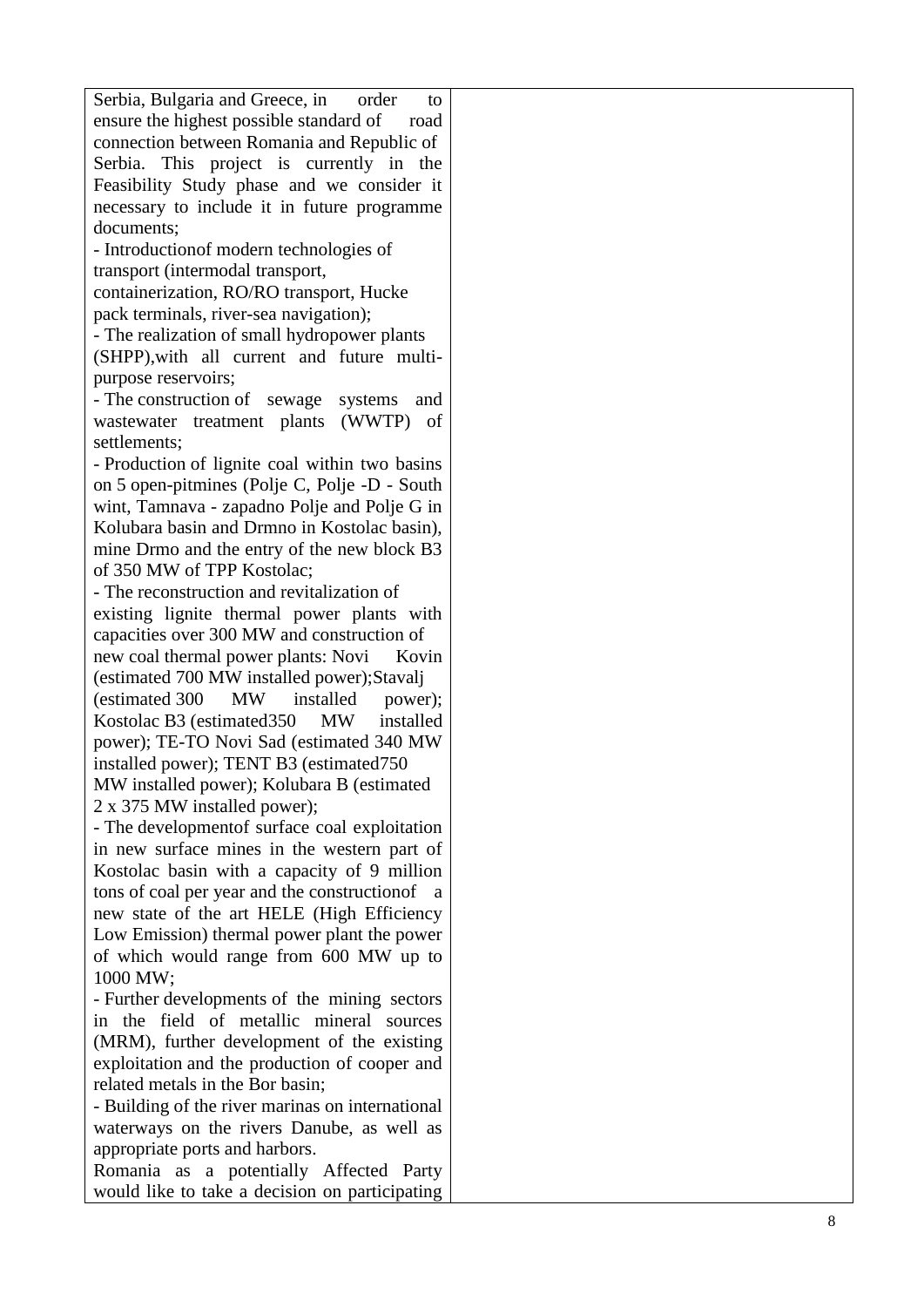| (EIA)<br>in the environmental licensing                                                       |                                                          |
|-----------------------------------------------------------------------------------------------|----------------------------------------------------------|
| procedure for these projects on a case by case                                                |                                                          |
| basis, according to the relevant provisions of<br>the Espoo Convention.                       |                                                          |
| 3. We would like to take into consideration                                                   | 3. This statement is based on the relevant national      |
| that for all constructions on the rivers, for                                                 | and international regulations and shall be taken into    |
| example the small hydropower plants (SHPP),                                                   | consideration during the development of the EIA          |
| on any watercourse which have impact on the                                                   | Study.                                                   |
| River.<br>Danube<br>all<br>the<br>documentation                                               |                                                          |
| (especiallyEnvironmental<br>Assessment                                                        |                                                          |
| documentation) must be transmitted to the                                                     |                                                          |
| Danube neighbors for the consultation, before                                                 |                                                          |
| issuing them any construction authorization.                                                  |                                                          |
| Also, all these systems must respect all the                                                  |                                                          |
| provisions of the European legislation in the                                                 |                                                          |
| water field.                                                                                  |                                                          |
| 4. With regard to the waste management we                                                     | 4. In SPRS, sites of individual projects in the waste    |
| would like to inform you that the Plan does                                                   | management field are not specified; it is subject        |
| not describe the region where the installation                                                | matter of spatial and urban plans of lower               |
| for incineration of dangerous medicines and                                                   | hierarchical level as well as waste management           |
| pharmaceutical products will be made, so we                                                   | plans.                                                   |
| cannot have an image on how the subsequent<br>realization of the investment will affect the   |                                                          |
| Romanian territory. Also, the plan does not                                                   |                                                          |
| specify the capacity of the incineration plant                                                |                                                          |
| as well as the alternatives to the investments                                                |                                                          |
| described in the Plan have not been clearly                                                   |                                                          |
| presented.                                                                                    |                                                          |
| 5. The Spatial Plan of the Republic of Serbia                                                 | Detailed<br>of<br>5.<br>analysis<br>potential<br>adverse |
| for the period 2021-2035 will be implemented                                                  | risk management<br>effects,<br>environmental<br>and      |
| in the eligible area of the<br>Interreg IPA                                                   | tourism in the areas of Interreg IPA Romania-            |
| Romania-Serbia cross- border cooperation                                                      | Serbia Cross-border Cooperation Programme shall          |
| programme, and in the context of European                                                     | be performed through plans of lower hierarchical         |
| funding of projects aimed at environmental                                                    | level, predominantly spatial plans of special            |
| protection, risk management and tourism, we                                                   | purpose areas as well as concrete Interreg projects.     |
| consider particularly important to analyze in                                                 |                                                          |
| detail the potential negative impact that this<br>Plan could have on the natural areas, water |                                                          |
| and air quality and on the risk management                                                    |                                                          |
| specific to this area (e.g.: floods), as well as                                              |                                                          |
| on the development of sustainable and                                                         |                                                          |
| environmentally friendly tourism and on the                                                   |                                                          |
| measures necessary to reduce such an impact                                                   |                                                          |
| or its effects.                                                                               |                                                          |
| Withinthe Romania-Serbia Interreg<br><b>IPA</b>                                               |                                                          |
| Cross-Border CooperationProgramme (whose                                                      |                                                          |
| eligible areas include the counties<br>of                                                     |                                                          |
| Mehedinti, Caras - Severin and Tirnis and the                                                 |                                                          |
| districts of Severno-banatski, Srednjo-banatski,                                              |                                                          |
| Juzno-banatski, Banički, Branicevski, Borski                                                  |                                                          |
| and Podunavski) projects pertaining to<br>the                                                 |                                                          |
| objectives of environmental protection and                                                    |                                                          |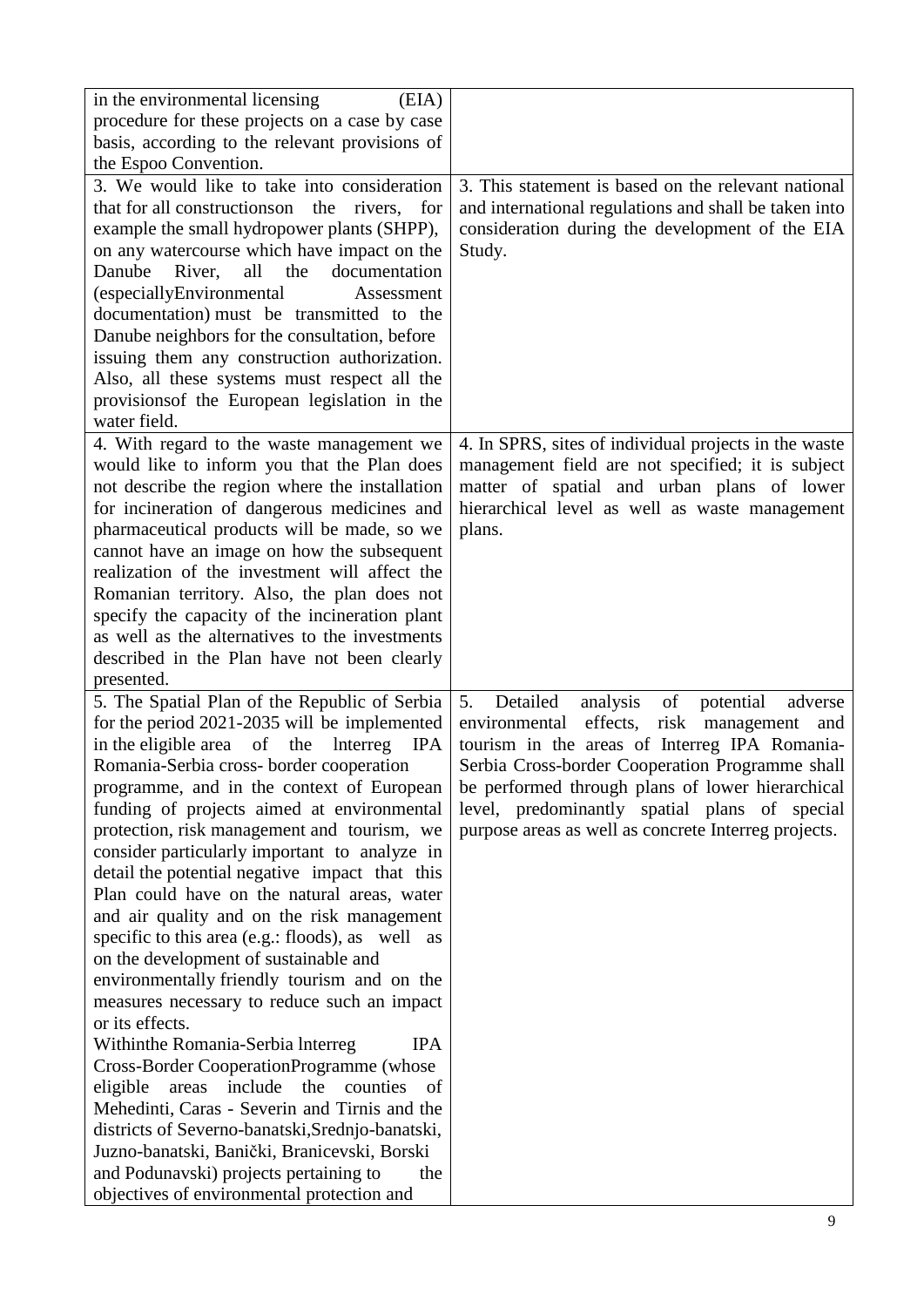| biodiversity, risk management and<br>climate                                        |                                                      |
|-------------------------------------------------------------------------------------|------------------------------------------------------|
| change adaptation measures, economic and                                            |                                                      |
| social development, including<br>tourism                                            |                                                      |
| development are also financed, taking into                                          |                                                      |
| account the provisions of the European Union                                        |                                                      |
| Strategy for the Danube Region.                                                     |                                                      |
| 6. The Romanian health authority consider                                           | 6. We would like to agree with the mentioned         |
| essential that the pollutants detected<br>in<br>air,                                | statement already determined in point 3.6 of SEA     |
| water and soil to be maintainedat<br>normal                                         | Report, which envisages development of adequate      |
| values, throughout the entire works. Thus, if                                       | software models for quantitative determination of    |
| the normal values of the pollutants are                                             | spatial dispersion of pollutants in the environment. |
| exceeded, it is required to develop dispersion                                      | Monitoring<br>Adequate<br>Programme<br>by            |
| models that will be used for health risk                                            | environmental factors is presented in Chapter 5 of   |
| assessment of the exposed population in                                             | SEA Report. On the other hand, SEA in                |
| Romania. Moreover, the Romanian interested                                          | methodological and conceptual terms is<br>an         |
| public have expressed concerns on the sources                                       | instrument base for presenting qualitative expert    |
| of mercury pollution on water bodies in order                                       | assessment, and not quantitative values of all       |
| to be monitored and reportedin<br>Serbia                                            | individual projects which are subject matter of      |
| Romania has registered high<br>(because)                                            | SPRS. In such context, quantitative statements       |
| concentrations of mercury in its<br>border                                          | could be subject matter of EIA Study for new         |
| waters) and the pollution reduction equipment                                       | projects and/or Monitoring Programme for the         |
| to be used (where available) or installed at                                        | existing projects, to which SEA clearly points.      |
| existing coal-firedpower plants. In this respect,                                   |                                                      |
| please assess in the SEA Report<br>the                                              |                                                      |
| transboundary impacts of heavy metals,                                              |                                                      |
| especially mercury and contamination on<br>water bodies with these metals. Also, we |                                                      |
| consider particularly important to analyze in                                       |                                                      |
| detail the air pollution transboundary impact                                       |                                                      |
| on the territory of Romania (emission data of                                       |                                                      |
| $SO_2$ , NO <sub>X</sub> , dust, PM etc.), using atmospheric                        |                                                      |
| modelling, taking into consideration the                                            |                                                      |
| construction of new coal thermal power plants                                       |                                                      |
| planned in Serbia.                                                                  |                                                      |
| 7. Moreover, the Romanian interested<br>public                                      | 7. Monitoring water quality in the territory of the  |
| have expressed concerns on the sources of                                           | Republic of Serbia is subject matter of the National |
| mercury pollution on water bodies in order to                                       | monitoring programme, and not SPRS and SEA, in       |
| be monitored and reported in Serbia (because                                        | whose development only data for the national         |
| Romania has registered high concentrations of                                       | measurements station grid are used.                  |
| mercury in its border waters) and the pollution                                     |                                                      |
| reduction equipment to be used (where                                               |                                                      |
| available) or installed at existing coal-fired                                      |                                                      |
| power plants. In this respect, please assess in                                     |                                                      |
| the SEA Report the transboundary impacts of                                         |                                                      |
| heavy metals, especially mercury and                                                |                                                      |
| contamination on water bodies with these                                            |                                                      |
| metals.                                                                             |                                                      |
| 8. Also, we consider particularly important to                                      | 8. SEA, in the section related to the measures for   |
| analyze in detail the air pollution                                                 | reducing adverse environmental effects, precisely    |
| transboundary impact on the territory of                                            | envisages,<br>for projects<br>which<br>could<br>have |
| Romania (emission data of S02, NO <sub>X</sub> , dust,                              | significant adverse environmental effects, spatial   |
| PM etc.), using atmospheric modelling, taking                                       | dispersing modelling in order to specify the impact  |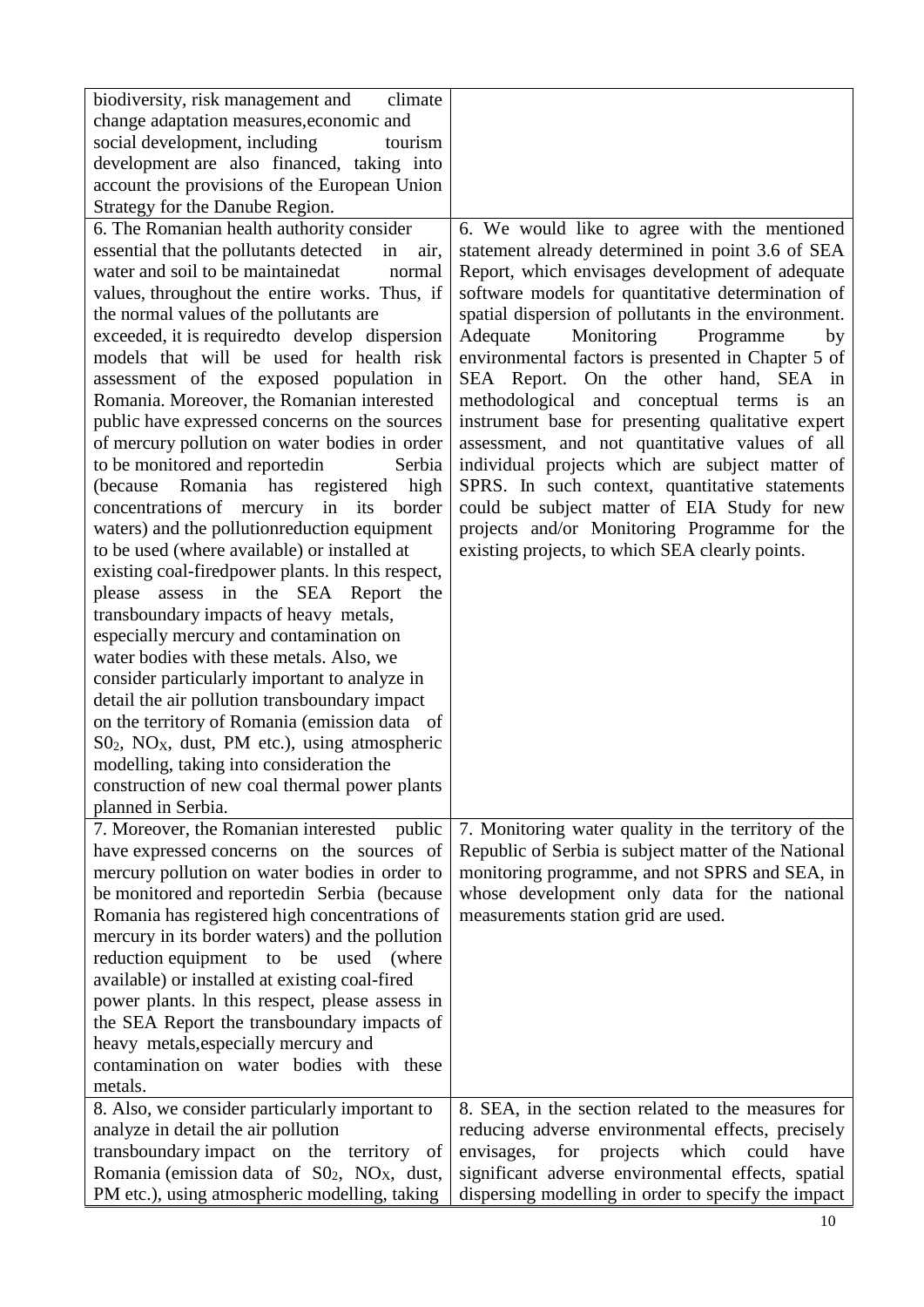| into consideration the construction of       | new   zone and determine adequate protection measures. |
|----------------------------------------------|--------------------------------------------------------|
| coal thermal power plants planned in Serbia. |                                                        |

| Romania – Ioana Ciută, President of Bankwatch Romania, Str. Boișoara nr. 24, Ap. 2, Sector    |
|-----------------------------------------------------------------------------------------------|
| 6, București, 060227. Adresa de corespondență: Splaiul Independenței nr. 1, bloc 16, scara 1, |
| et. 2, ap. 6, sector 4, București, 040011, sumbitted via email on 29 June 2021                |

| 1. Providing the SEA Report in English only,                                           | 1. The text of the Spatial Plan of the Republic of     |
|----------------------------------------------------------------------------------------|--------------------------------------------------------|
| not in Romanian, hinders effective public                                              | Serbia will be translated into Romanian language       |
| participation in the affected country, as per the                                      | and submitted to the Ministry of Environmental         |
| Espoo Convention.                                                                      | Protection, which will in accordance with its          |
|                                                                                        | responsibilities forward it to the Ministry of         |
|                                                                                        | Environment, Waters and Forests.                       |
| 2. The SEA Report developer use a disclaimer                                           | 2. In order for Developers of SEA Report to            |
| for its role in the future Spatial Planning                                            | recommend giving up certain planning solutions,        |
| development process in Serbia: "its role can                                           | there should be another $-$ alternative solution in a  |
| also be achieved by giving up those strategic                                          | certain field which would be more favourable from      |
| commitments that may imply significant                                                 | the aspect of possible environmental impact; only      |
| problems in space and environment, which is                                            | then it will be possible to provide a clear            |
| however beyond the scope of the document                                               | recommendation for giving up certain planning          |
| and represents and issue of national politics                                          | solutions. In concrete case, state institutions in the |
| of future spatial development in the context of                                        | SPRS development process have not provided             |
| environmental protection" but fails<br>to                                              | alternative solutions, which is the reason why the     |
| recommend that such harmful activities should                                          | potential of the SEA Report was limited. When it       |
| be given up. It only mentions 10 out of the 39                                         | comes to recommendations for limiting strategic        |
| proposed solutions with negative impact,                                               | adverse effects, they are provided in Chapters 3.6,    |
| describes them, but gives no recommendation                                            | 4 and 5 of the SEA Report.                             |
| for dropping such solutions or improving the                                           |                                                        |
| situation concretely: "[] a small part of the                                          |                                                        |
| planning solutions (10 out of 39) will imply                                           |                                                        |
| certain conflicts in terms of space. A summary                                         |                                                        |
| of the impact of the planning solutions                                                |                                                        |
| included in the Strategic Assessment is given                                          |                                                        |
| below for each individual planning solution."                                          |                                                        |
| The 10 planning solutions assessed with a<br>serious cumulative negative environmental |                                                        |
| impact and in conflict with the goals of the                                           |                                                        |
| SEA are:                                                                               |                                                        |
| - Safe and reliable supply of coal                                                     |                                                        |
| - Increasing the production of energy from                                             |                                                        |
| liquid and gaseous energy minerals and                                                 |                                                        |
| geothermal energy                                                                      |                                                        |
| Development of coal exploitation<br>in                                                 |                                                        |
| Kolubara and Kostolac basins                                                           |                                                        |
| - Construction of new thermal capacities                                               |                                                        |
| - Development of mountain tourism                                                      |                                                        |
| - Development of road traffic                                                          |                                                        |
| - Development of the railway network (in                                               |                                                        |
| conflict with SEA goals)                                                               |                                                        |
| - Development of air traffic (in conflict with                                         |                                                        |
| SEA goals)                                                                             |                                                        |
| - Reconstruction and construction of small                                             |                                                        |
| hydro power plants (in conflict with SEA                                               |                                                        |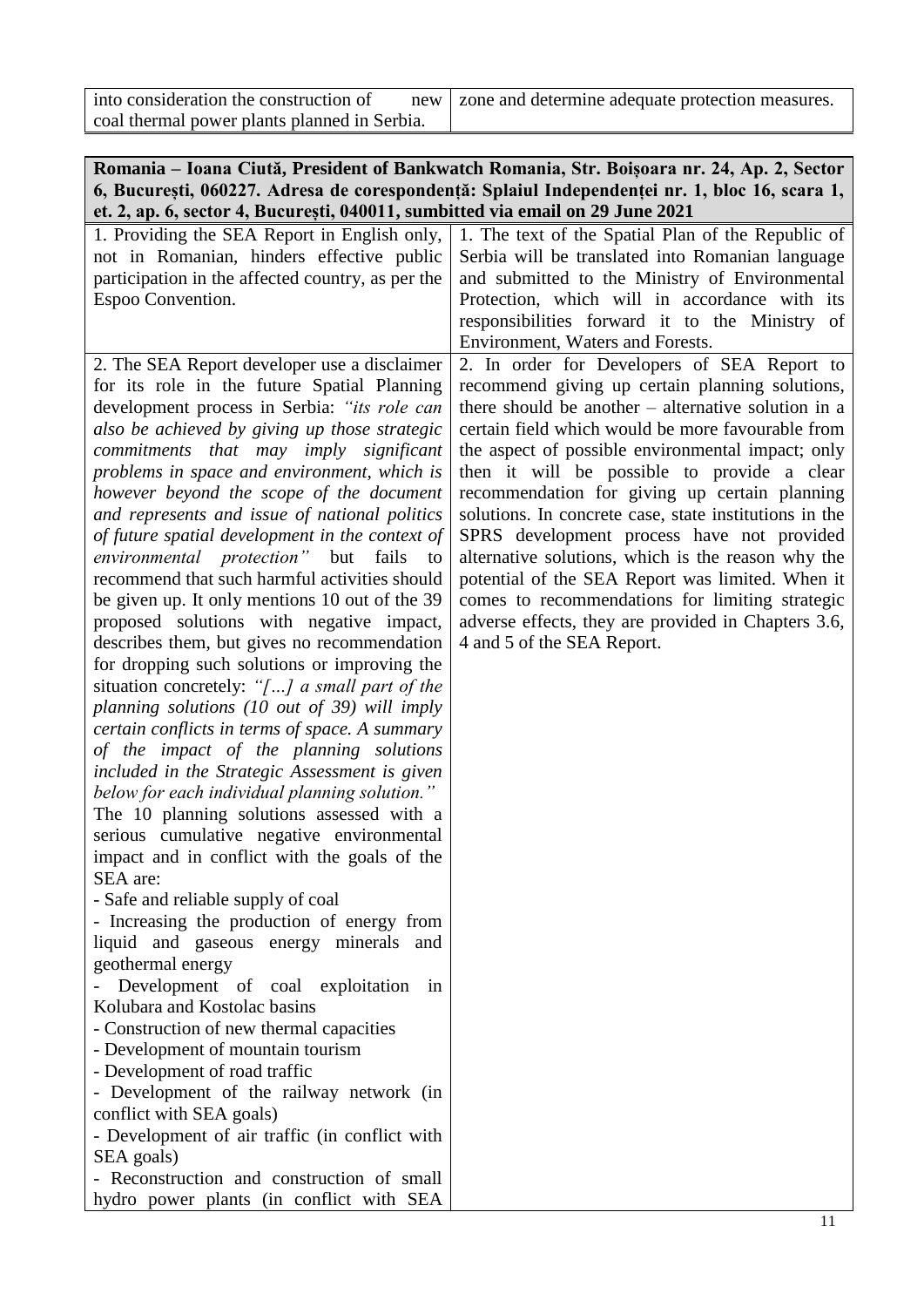| goals).                                                                                      |                                                                                                  |
|----------------------------------------------------------------------------------------------|--------------------------------------------------------------------------------------------------|
| 3. Page 61 SEA SPRS: The assessment has                                                      | 3. The statement on illogicality of the evaluated                                                |
| also included a key, only conceptually set,                                                  | alternative solutions is not justified. On the                                                   |
| dilemma: whether the option without the                                                      | contrary, comparing alternative solutions in the                                                 |
| implementation of the Spatial Plan is more                                                   | way it is done in the SEA Report points to                                                       |
| acceptable for the protection and sustainable<br>development of the planning area ('no plan  | differences in prediction of expected trends in the<br>environment as the result / effect of the |
| and action') than the option with full                                                       | implementation of planning propositions in SPRS                                                  |
| <i>implementation</i> of the<br>Spatial<br>Plan                                              | in comparison with predictions expected in the                                                   |
| ('protection, business as usual'). For the first                                             | alternative of spatial development base on the                                                   |
| option, without the implementation of the                                                    | current practice of spatial development and pace of                                              |
| Spatial Plan, solutions by thematic units from                                               | implementation of the previous SPRS in various                                                   |
| the Spatial Plan 2010-2020 were taken into                                                   | fields of spatial development.                                                                   |
| account, which, according to the evaluation                                                  |                                                                                                  |
| given in the Implementation Programs (and                                                    |                                                                                                  |
| accompanying<br>their<br>reports<br><sub>on</sub>                                            |                                                                                                  |
| <i>implementation</i> ) were carried out to a greater                                        |                                                                                                  |
| or lesser extent. For the second option within                                               |                                                                                                  |
| the Strategic Assessment, solutions in the                                                   |                                                                                                  |
| thematic<br>units<br>evaluated,<br>were<br>same                                              |                                                                                                  |
| prescribed through the Draft Spatial Plan.                                                   |                                                                                                  |
| Therefore, the Strategic Assessment considers                                                |                                                                                                  |
| the alternative of spatial development without                                               |                                                                                                  |
| the application of the New Spatial Plan                                                      |                                                                                                  |
| (current situation, implemented solutions from                                               |                                                                                                  |
| the previous Spatial Plan 2010-2020 –                                                        |                                                                                                  |
| alternative A) and spatial development with                                                  |                                                                                                  |
| the application of the Plan (alternative $B$ )                                               |                                                                                                  |
| with special respect for all sectorsofplanning                                               |                                                                                                  |
| development.                                                                                 |                                                                                                  |
| <b>Comment:</b>                                                                              |                                                                                                  |
| The assessment starts from a completely                                                      |                                                                                                  |
| illogical premise of comparing the actions                                                   |                                                                                                  |
| proposed in the Spatial Plan with a "no plan<br>action", therefore it mistakes<br>and<br>the |                                                                                                  |
| "business as usual" scenario with a "do                                                      |                                                                                                  |
| nothing" scenario. A "do nothing" scenario is                                                |                                                                                                  |
| legally impossible,<br>as the country has                                                    |                                                                                                  |
| committed itself to multiple international,                                                  |                                                                                                  |
| Energy Community Treaty and EU accession                                                     |                                                                                                  |
| (decarbonisation,<br>obligations<br>pollutant                                                |                                                                                                  |
| emissions reduction, uptake of renewable                                                     |                                                                                                  |
| energy sources, increase of energy efficiency                                                |                                                                                                  |
| etc.), so it has to do something to comply with                                              |                                                                                                  |
| these obligations. Therefore, the SEA Report                                                 |                                                                                                  |
| only provides a comparison to a worse-than-                                                  |                                                                                                  |
| current environmental protection level, instead                                              |                                                                                                  |

of assessing various levels of ambition towards achieving a higher status of environmental factors protection. The only possible options in an SEA report should be "business as usual", i.e. the minimal legal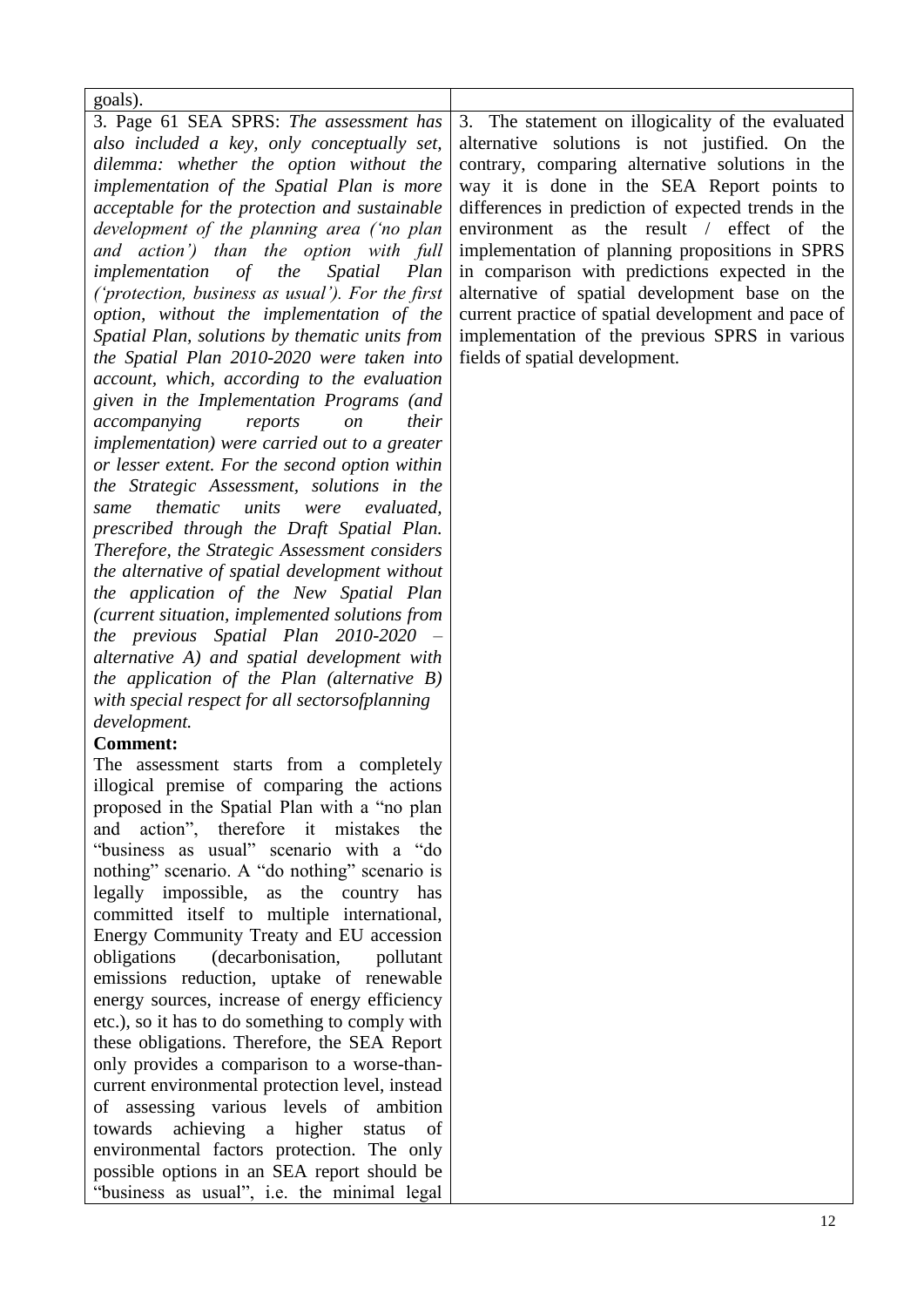| requirements in all fields covered by the<br>Spatial Plan, and on top of that higher<br>ambition scenarios, reflecting Serbia's efforts<br>towards improving environmental, public<br>health and well-being of its citizens and those<br>in affected neighbouring countries.<br>4. Within the chapter 3.6.12. Environmental                                                                                                                                                                                                                                                                                                                                                                                                                                                                                                                                                                                                                                                                                                                                                                                                                                                                                                                                                                                                                                                                                                                                   | 4. Determining cross-border impact of new planned                                                                                                                                                                                                                                                                                                                                                                                                                                                                                                                                                                                                                                                                                                                                                                                                                                                                                                                                                                                                                                                                                                                                                                                                                                                                                                                                                                                                                                                                                        |
|---------------------------------------------------------------------------------------------------------------------------------------------------------------------------------------------------------------------------------------------------------------------------------------------------------------------------------------------------------------------------------------------------------------------------------------------------------------------------------------------------------------------------------------------------------------------------------------------------------------------------------------------------------------------------------------------------------------------------------------------------------------------------------------------------------------------------------------------------------------------------------------------------------------------------------------------------------------------------------------------------------------------------------------------------------------------------------------------------------------------------------------------------------------------------------------------------------------------------------------------------------------------------------------------------------------------------------------------------------------------------------------------------------------------------------------------------------------|------------------------------------------------------------------------------------------------------------------------------------------------------------------------------------------------------------------------------------------------------------------------------------------------------------------------------------------------------------------------------------------------------------------------------------------------------------------------------------------------------------------------------------------------------------------------------------------------------------------------------------------------------------------------------------------------------------------------------------------------------------------------------------------------------------------------------------------------------------------------------------------------------------------------------------------------------------------------------------------------------------------------------------------------------------------------------------------------------------------------------------------------------------------------------------------------------------------------------------------------------------------------------------------------------------------------------------------------------------------------------------------------------------------------------------------------------------------------------------------------------------------------------------------|
| protection measures from transboundary<br>impacts in SEA Report the developer wrongly<br>claims that: "At the strategic level of planning,<br>such as the Spatial Plan of the Republic of<br>Serbia, it is not possible to identify specific<br>projects that may imply cross-border impacts.<br>In this context, it is possible to identify only<br>areas of spatial development within which<br>certain projects located in the border zone<br>with other countries, whose mode of operation<br>could cause cross-border impacts. The area of<br>energy stands out above all due to the possible<br>transboundary<br>the<br>impact<br>on<br>air,<br>watercourses, internationally protected flying<br>fauna (ornithofauna and chiropterofauna).<br>Border areas in the segment of environmental<br>protection should be considered in the context<br>of the entire ecosystem, i.e. in cross-border<br>cooperation with neighboring countries, with<br>which we should work together to prevent<br>transboundary<br>environmental<br><i>impacts,</i><br>especially in the project documentation phase,<br><i>i.e.</i> Environmental Impact Assessment for a<br>project. Only in this phase, when all relevant<br>inputs are available, is it possible to<br>on the basis of appropriate<br>determine<br>simulation models whether and what kind of<br>cross-border impacts can be expected during<br>the implementation of specific investment<br>projects." | concrete investment projects is not possible at the<br>level of a strategic document, since detailed inputs<br>on the basis of which such predictions could be<br>made are currently not available. Besides, SEA<br>Report does not dispute in any manner whatsoever<br>possible cross-border impact of the projects<br>mentioned in this comment, but classifies groups of<br>projects in the fields of development and refers to<br>determining cross-border impact within the EIA<br>studies for individual projects. Furthermore,<br>development of an EIA study could unexpectedly<br>prove that even projects such as TP Kostolac,<br>found in the border zone with Romania, do not<br>necessarily have a cross-border impact. It was<br>precisely this EIA study a couple of years ago to be<br>subject matter of cross-border cooperation with<br>Romania, and the presentation within the public<br>insight and cross-border cooperation was held in<br>Romania. Also, data on the air quality in Romania,<br>in the vicinity of TP Kostolac, confirm this<br>statement. In such terms, it would be only an<br>approximate assessment of cross-border impact of<br>certain projects without the knowledge of all<br>quantitative<br>indicators,<br>necessary<br>applied<br>technologies, used resources and their quality, etc.,<br>with which the respective SPRS does not dispose<br>of at the moment; namely, it will be determined<br>within EIA studies (with cross-border cooperation)<br>as envisaged in the SEA Report. |
| <b>Comment:</b><br>The developer of the SEA Report ignores the<br>fact that the Law on Ratification of the<br>Protocol<br>Strategic<br>Environmental<br>on<br>Assessment with the Convention on                                                                                                                                                                                                                                                                                                                                                                                                                                                                                                                                                                                                                                                                                                                                                                                                                                                                                                                                                                                                                                                                                                                                                                                                                                                               |                                                                                                                                                                                                                                                                                                                                                                                                                                                                                                                                                                                                                                                                                                                                                                                                                                                                                                                                                                                                                                                                                                                                                                                                                                                                                                                                                                                                                                                                                                                                          |

Environmental Impact Assessment in a Transboundary Context provides for the same projects for which a strategic impact assessment is performed, as well as the provisions of Article 10 of the mentioned Law governing the procedure of cross-border consultations. It is not clear on the basis of which data, reports, studies, analytical documents or any documents, the developer of the SEA report concludes that it is not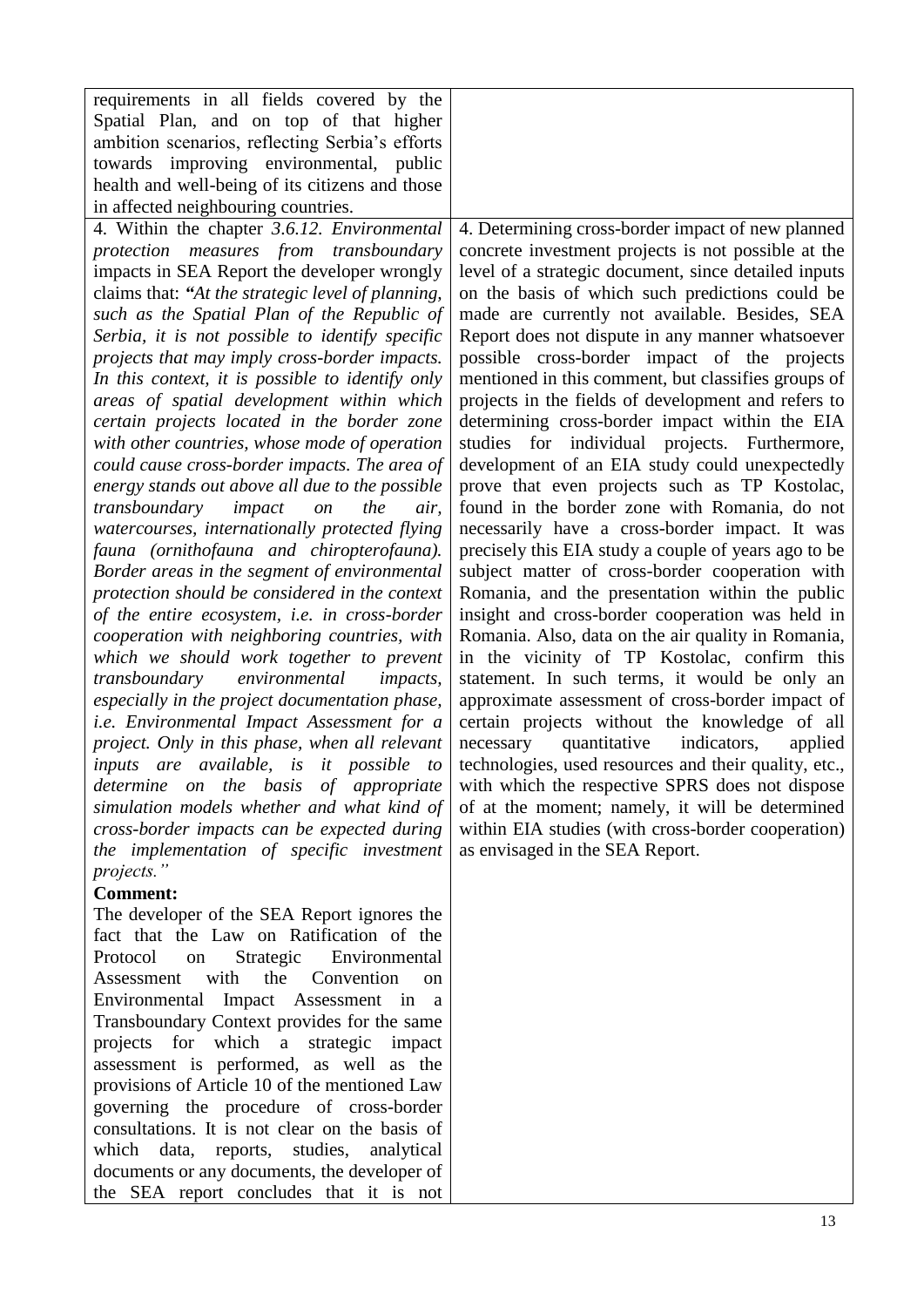| possible to identify specific projects that could |                                                |
|---------------------------------------------------|------------------------------------------------|
| have a cross-border impact? Page 302 of the       |                                                |
| draft Spatial Plan lists potential projects for   |                                                |
| the construction of new generation capacities     |                                                |
| in the electricity sector in the period until     |                                                |
| 2035, of which all the listed thermal power       |                                                |
| facilities with a capacity of over 300 MW may     |                                                |
| have a significant cross-border impact. The       |                                                |
| developer of the SEA did not provide              |                                                |
| evidence that in terms of spatial distribution of |                                                |
| these thermal power facilities it is possible to  |                                                |
| exclude transboundary impacts, or to conclude     |                                                |
| that these impacts are uncertain and cannot be    |                                                |
| determined at this planning stage. It is          |                                                |
| possible to determine the transboundary           |                                                |
| impact in the phase of developing SEA not         |                                                |
| only EIA (otherwise the Protocol would be         |                                                |
| pointless) and there are already numerous         |                                                |
| reports and studies showing that<br>coal          |                                                |
| generation<br>capacities,<br>which<br>do<br>not   |                                                |
| necessarily have to be in the cross-border        |                                                |
| zone, have a significant cross-border impact.     |                                                |
| In addition, the TPP Novi Kovin, having in        |                                                |
| mind the spatial dimension of the coal            |                                                |
| deposits, is located in a transboundary region    |                                                |
| with Romania and the SEA report developer         |                                                |
| was obliged to determine the transboundary        |                                                |
| of<br>the<br>impact.<br>Determining<br>nature     |                                                |
| transboundary impacts is the obligation of the    |                                                |
| SEA report developer, which is determined by      |                                                |
| the law. This aspect of the SEA report will be    |                                                |
| evaluated by the authority responsible for        |                                                |
| approving the report, and, since<br>the           |                                                |
| determination of transboundary impacts has        |                                                |
| been missed, it will have no choice but to        |                                                |
| refuse to approve a report not prepared in        |                                                |
| accordance with the Law on Strategic              |                                                |
| <b>Environmental Assessment.</b>                  |                                                |
| It is certain that the Energy Community Treaty    |                                                |
| will introduce ambient air quality acquis in the  |                                                |
| nearest future. With the planned increase in      |                                                |
| lignite generation capacities, which<br>far       |                                                |
| outweigh the capacities planned for closure,      |                                                |
| Serbia obviously intends to shift the burden of   |                                                |
| achieving good air quality and greenhouse gas     |                                                |
| emissions reductions to its neighboring           |                                                |
| countries. This is unacceptable.                  |                                                |
| 5. Page 27 of the SEA Report: "Serbia has a       | 5. Although NERP was taken into consideration  |
| negative record in terms of air pollutant         | during preparation of SEA Report, although the |
| emissions in relation to the countries of         | SPRS SEA developer was the same for NERP       |
| Central and Eastern Europe (CEE). We are          | SEA, NERP is mentioned only on page 116 of the |
| clearly lagging behind also in relation to the    | SEA Report. In such terms, SEA Report will be  |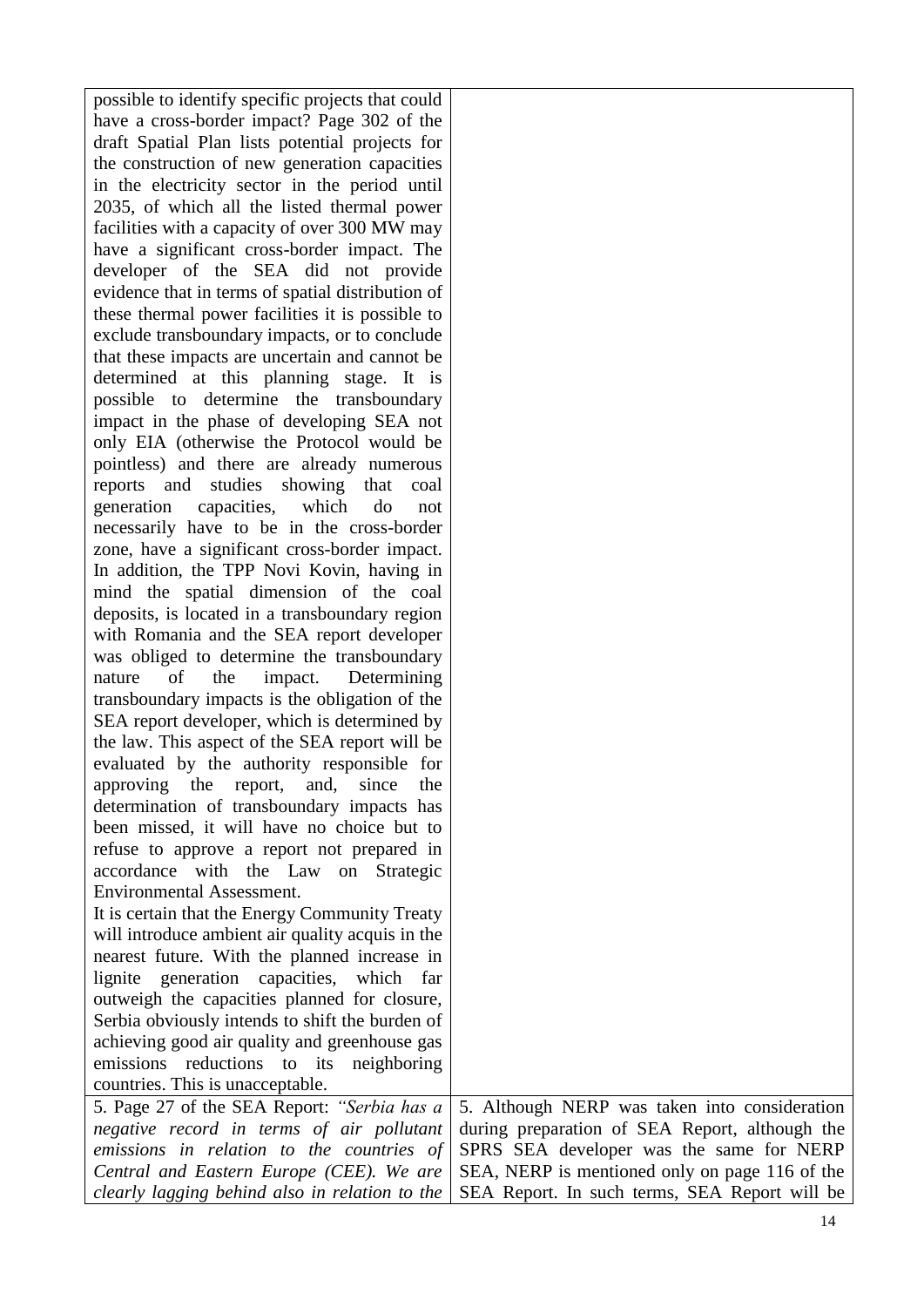| relatively low standards of air quality in CEE                                         | amended with the key NERP results.                   |
|----------------------------------------------------------------------------------------|------------------------------------------------------|
|                                                                                        |                                                      |
| and at the moment large emissions of<br>pollutants released into the air are recorded. |                                                      |
|                                                                                        |                                                      |
| Emissions of sulphur dioxide per capita were                                           |                                                      |
| higher by 350% compared to the CEE                                                     |                                                      |
| average, suspended particles - by about                                                |                                                      |
| <b>Comment:</b>                                                                        |                                                      |
| Considering that air pollution is seen as the                                          |                                                      |
| major environmental problem in Serbia, and                                             |                                                      |
| that the SEA report acknowledges the energy                                            |                                                      |
| sector's contribution to the country's poor air                                        |                                                      |
| quality, it is extremely worrying to notice that                                       |                                                      |
| in section 1.2.3 of the report, "Connection                                            |                                                      |
| other documents", the National<br>with                                                 |                                                      |
| Emissions Reduction Plan is not mentioned.                                             |                                                      |
| This represents the most relevant national                                             |                                                      |
| document – with transboundary implications –                                           |                                                      |
| in the sector of energy sector emission                                                |                                                      |
| reductions, and has been prepared by the                                               |                                                      |
| Serbian Government already five years ago.                                             |                                                      |
| We therefore request to update the Spatial                                             |                                                      |
| SEA report, correlating<br>Plan<br>and<br>the                                          |                                                      |
| obligations of the NERP emissions ceilings by                                          |                                                      |
| 2027, with the indicators in the SEA report so                                         |                                                      |
| that it is clearly assessed what reducing                                              |                                                      |
| pollution from the existing large combustion                                           |                                                      |
| plants will achieve and by when, in a                                                  |                                                      |
| transboundary context.                                                                 |                                                      |
| 6. Coal sector development                                                             | 6. SPRS recognises the potential of the energy       |
| The construction of new thermal power plant                                            | sector development aimed at dynamic increase in      |
| Novi Kovin is envisaged in the transboundary                                           | the use of RES, but also replacement capacities      |
| region as a priority activity. This project                                            | when mining and thermal energy are at issue until    |
| (www.esi.co.rs/en/projects.php) includes the                                           | the implementation of full energy transition and     |
| construction of an underwater coal mine and a                                          | decarbonisation. Further analysis implies the        |
| thermal power plant of estimated 700 MW                                                | development of spatial plans of special purpose      |
| installed power. The project site is located 11                                        | areas with special SEA, and possibly, if the         |
| km from the city of Kovin, on the left side                                            | implementation of a project proves to be justified,  |
| downstream along Danube, in the<br>area                                                | development of technical documentation with EIA      |
| between the municipalities of Malo Bavanište                                           | and implementation of the Espoo Convention           |
| and Dubovac, 70 km away from Belgrade in                                               | procedure for each individual project in the thermal |
| the area that covers 40 km <sup>2</sup> . The project is in                            | energy sector.                                       |
| the direct transboundary area of Romania.                                              |                                                      |
| It is clear as daylight that all these projects run                                    |                                                      |
| counter to the commitments by both Serbia to                                           |                                                      |
| the Paris Agreement and the Green Agenda                                               |                                                      |
| for the Western Balkans, and also to the EU's                                          |                                                      |
| 2030 decarbonisation ambition as well,                                                 |                                                      |
| considering Serbia aims to be a member by                                              |                                                      |
| that time. A combination of falling renewables                                         |                                                      |
|                                                                                        |                                                      |
| prices, higher pollution control standards and                                         |                                                      |
| carbon pricing has made coal uneconomic in                                             |                                                      |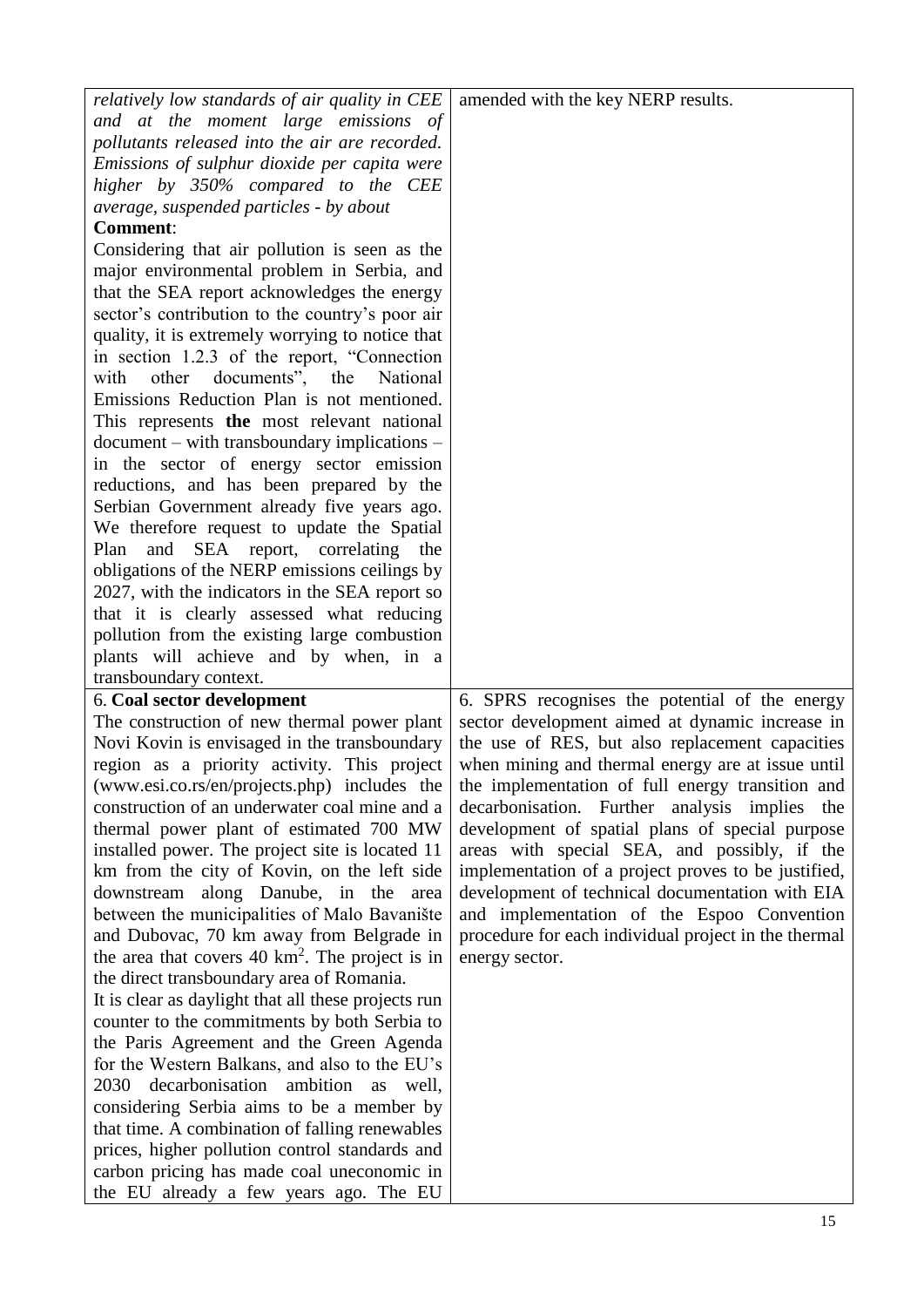| countries are also reaping the fruits of having    |                                                      |
|----------------------------------------------------|------------------------------------------------------|
| dropped the most polluting source of energy        |                                                      |
| as well as those of applying stricter emissions    |                                                      |
| controls "Emissions for all primary and            |                                                      |
| precursor pollutants contributing to ambient       |                                                      |
| air concentrations of PM, O3 and NO2, as           |                                                      |
| well as arsenic (As), cadmium (Cd), nickel         |                                                      |
| (Ni), lead (Pb), mercury (Hg) and BaP,             |                                                      |
| decreased between 2000 and 2018 in the             |                                                      |
| EU-28" (Air quality in Europe - 2020 report        |                                                      |
| Environment<br>European<br>Agency                  |                                                      |
| (europa.eu), page 32).                             |                                                      |
| Serbia may not have carbon pricing in place        |                                                      |
| today, but it will need to introduce it in the     |                                                      |
| next few years as a prospective EU member.         |                                                      |
| Failure to do so may also see it hit by the        |                                                      |
| EU's planned carbon border adjustment              |                                                      |
| mechanism, aimed at preventing imports from        |                                                      |
| countries with no carbon pricing from              |                                                      |
| undercutting EU producers.                         |                                                      |
| A particularly burning example of carbon           |                                                      |
| lock-in with serious transboundary impacts is      |                                                      |
| the 350 MW Kostolac B3 lignite power plant,        |                                                      |
| which is currently under construction by the       |                                                      |
| China Machinery Engineering Corporation.           |                                                      |
| The project's own feasibility study found that     |                                                      |
| it would generate losses with a carbon price of    |                                                      |
| just EUR 5 per tonne. Today's price in the EU      |                                                      |
| is around EUR 50 per tonne. Very little            |                                                      |
| information is publicly available on how the       |                                                      |
| project is progressing, but in March 2021          |                                                      |
| Serbia's Energy Minister announced that            |                                                      |
| neither the speed nor – worryingly – the           |                                                      |
| quality of the equipment was of the desired        |                                                      |
| and expected standard.                             |                                                      |
| 7. Soil and water contamination with heavy         | 7. Monitoring water quality in the territory of the  |
| metals - grounds for transboundary                 | Republic of Serbia is subject matter of the National |
| impacts - not assessed                             | monitoring programme, and not SPRS and SEA, in       |
| According to the E-PRTR data on mercury            | whose development only data from the national        |
| emissions<br>from<br>2017<br>into<br>water<br>(see | measurements station grid are used.                  |
| screenshot below) large quantities of mercury      |                                                      |
| attributed coal power plants in immediate the      |                                                      |
| area of transboundary impacts were reported.       |                                                      |
| These power plants are on the Danube,              |                                                      |
| upstream from Romania.                             |                                                      |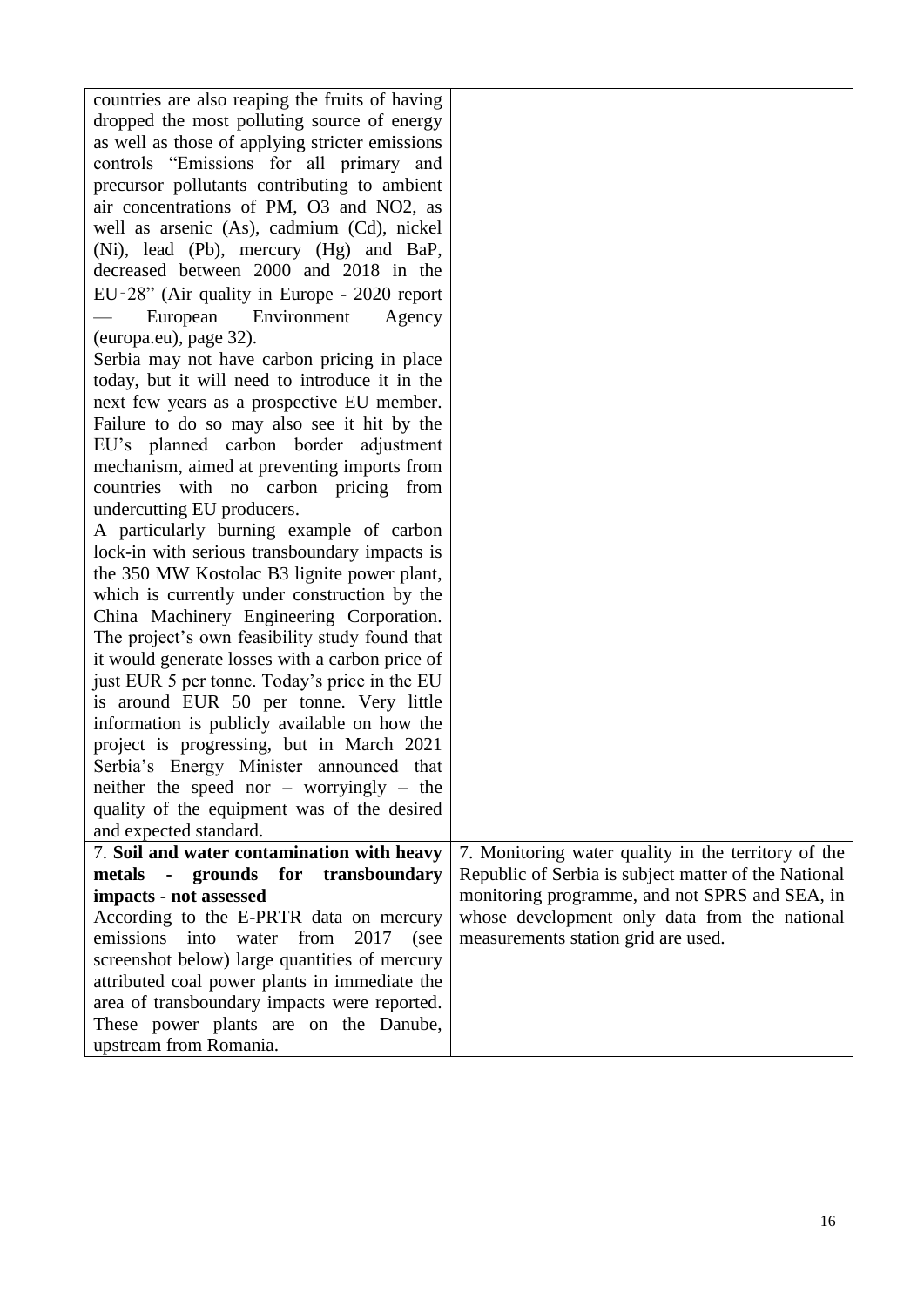| Year:<br>Area: | Pollutant: Mercury and compounds (as Hg)<br>2017<br>All Reporting States for E-PRTR<br>Facilities: 171 |            |                   | - All values are yearly releases. | Accidental % ≑ Main activity ≑                                                       | Country $\div$ |
|----------------|--------------------------------------------------------------------------------------------------------|------------|-------------------|-----------------------------------|--------------------------------------------------------------------------------------|----------------|
| D.             | Show facilities releasing to:<br>Air (145) Water (32)<br>Soil(0)<br>Facility $\div$                    | Quantity v | Accidental $\div$ |                                   |                                                                                      |                |
| ø              | Ogranak Termoelektrane Nikola Tesla -<br><b>TE Morava</b>                                              | 615 kg     | 0                 |                                   | - 1.(c) Thermal<br>power stations<br>and other<br>combustion<br>installations        | Serbia         |
| ß,             | Ogranak Termoelektrane i kopovi<br>Kostolac - TE Kostolac B                                            | 409 kg     | 0                 |                                   | - 1.(c) Thermal<br>power stations<br>and other<br>combustion<br><i>installations</i> | Serbia         |
| ß.             | Ogranak Termoelektrane i kopovi<br>Kostolac - TE Kostolac A                                            | 197 kg     | $\Omega$          |                                   | - 1.(c) Thermal<br>power stations<br>and other<br>combustion<br>installations        | Serbia         |

Additionally, while the Joint Danube Survey 3  $(JDS3)$ (jds3\_final\_scientific\_report\_1.pdf (danubesurvey.org), page 239 ) water samples did not show any breaches of mercury EQS, the fish samples however showed values 5 to 18 times higher than the EQSD biota standards. (N.B. mercury tends to accumulate, that is why the Environmental Quality Standards Directive is asking for samples also in biota).

The Serbian Water Quality Index, the index used to assess water quality, does not take into account mercury or other heavy metals levels in water or biota (According to the Serbian Environmantal Protection Agency, Serbia uses the *Water Quality Index (WQI)* method *(Development of a Water Quality Index, Scottish Development Department, Engineering Division, Edinburgh, 1976)*, and measures ten parameters: oxygen saturation, BOD5, ammonium, *pH* value, total nitrogen, orthophosphates, suspended substances, temperature, electrical conductivity and coliform bacteria ). However, according to the SEA report itself, excessive mercury deposition in **soil** is found in 23,7% of samples done around industrial sites (page 43 of the SEA Report ). Even though soil pollution is not considered to have transboundary impact, it is fair to assume that heavy metal pollution in soil can end up in the ground or surface water and be transferred to the neighbouring countries. Romania reports mercury levels from

"unknown anthropogenic sources" in subunits that cover the Danube catchment area, including RO1, bordering Serbia, exactly the area where high concentrations of mercury were reported as originating from the Serbian coal power plants Kostolac A and B and Morava.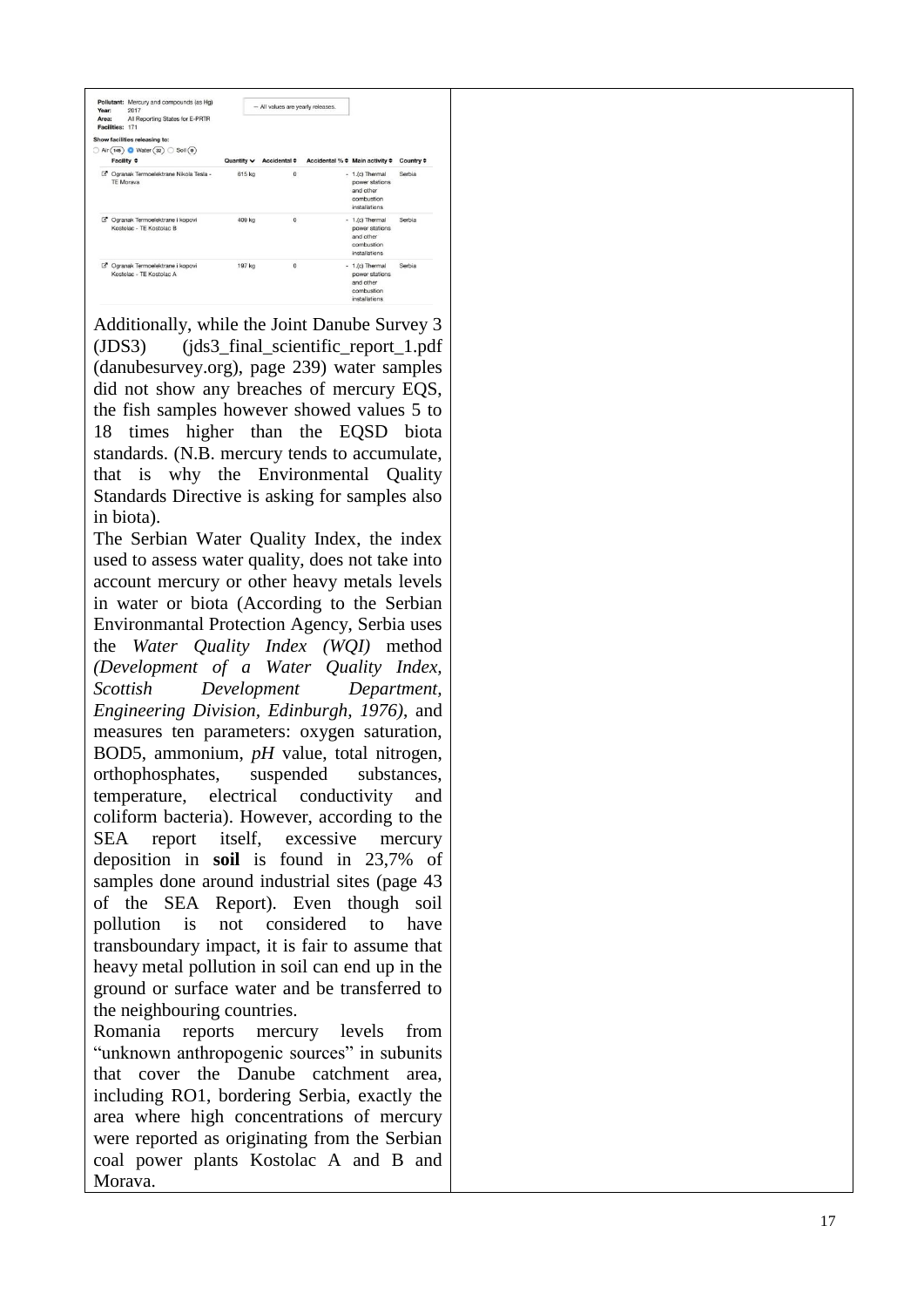| Romania reporting in WISE data base:( for surface water bodies)<br>Mercury as a substance is reported causing failure of chemical status in RBD ro1000, and for the<br>sub units RO1, RO2, RO3, RO4, RO7, RO8, RO9, RO10, RO11. (9 out of 11 bodies)<br>There is no atmospheric deposition reported.<br>However, unknown anthropogenic sources are cited as a reason in 7 sub units, RO1, RO2, RO3,<br>RO4, RO7, RO9 RO10 and RO11.<br>Considering that the Kostolac B existing coal<br>units, as well as the new unit, Kostolac B3, are<br>close to the Romanian border and Danube<br>river, we find it unacceptable that the SEA<br>Report for Serbia's Spatial Plan does not<br>assess the transboundary impacts of heavy<br>metal (Mercury in particular) contamination of<br>water, despite acknowledging that water and<br>waste management is an issue. We request<br>that this additional pollution is assessed within<br>the SEA Report.<br>8. Air pollution transboundary impacts | 8. SPRS recognises the potential of the energy                                                                                                                                                                                                                                                                                                                                                                                                                                                                                                       |
|---------------------------------------------------------------------------------------------------------------------------------------------------------------------------------------------------------------------------------------------------------------------------------------------------------------------------------------------------------------------------------------------------------------------------------------------------------------------------------------------------------------------------------------------------------------------------------------------------------------------------------------------------------------------------------------------------------------------------------------------------------------------------------------------------------------------------------------------------------------------------------------------------------------------------------------------------------------------------------------------|------------------------------------------------------------------------------------------------------------------------------------------------------------------------------------------------------------------------------------------------------------------------------------------------------------------------------------------------------------------------------------------------------------------------------------------------------------------------------------------------------------------------------------------------------|
| In 2019, based on 2016 emissions data (of                                                                                                                                                                                                                                                                                                                                                                                                                                                                                                                                                                                                                                                                                                                                                                                                                                                                                                                                                   | sector development aimed at dynamic increase in                                                                                                                                                                                                                                                                                                                                                                                                                                                                                                      |
| SO2, NO <sub>x</sub> and dust), a first-of-its-kind<br>modelling was released, looking into the<br>transboundary health impacts of the coal<br>power plants in the Western Balkans. 3906<br>premature deaths can be attributed altogether<br>in Europe to the coal power plants of the<br>Western Balkans, and an annual public cost of<br>approximately 3 billion EURO (www.env-<br>health.org/wp-<br>content/uploads/2019/02/Chronic-Coal-<br>Pollution-report.pdf). Romania was the most<br>impacted EU neighbouring country, with 380<br>premature deaths and an annual burden on the<br>public budget estimated between 0.5 - 1.1<br>billion EURO.<br>Out of the total 3906 premature deaths from<br>all the region's plants, a huge number of 2038<br>deaths were attributed to Serbian plants alone<br>(www.env-health.org/wp-                                                                                                                                                       | the use of RES, but also replacement capacities<br>when mining and thermal energy are at issue until<br>the implementation of full energy transition and<br>decarbonisation. Further<br>analysis implies<br>the<br>development of spatial plans of special purpose<br>areas with special SEA, and possibly, if the<br>implementation of a project proves to be justified,<br>development of technical documentation with EIA<br>and implementation of the Espoo Convention<br>procedure for each individual project in the thermal<br>energy sector. |
|                                                                                                                                                                                                                                                                                                                                                                                                                                                                                                                                                                                                                                                                                                                                                                                                                                                                                                                                                                                             |                                                                                                                                                                                                                                                                                                                                                                                                                                                                                                                                                      |
|                                                                                                                                                                                                                                                                                                                                                                                                                                                                                                                                                                                                                                                                                                                                                                                                                                                                                                                                                                                             |                                                                                                                                                                                                                                                                                                                                                                                                                                                                                                                                                      |
| content/uploads/2019/02/Chronic-Coal-<br>Pollution-report.pdf, page 43). A simple                                                                                                                                                                                                                                                                                                                                                                                                                                                                                                                                                                                                                                                                                                                                                                                                                                                                                                           |                                                                                                                                                                                                                                                                                                                                                                                                                                                                                                                                                      |
| calculation indicates that the existing coal                                                                                                                                                                                                                                                                                                                                                                                                                                                                                                                                                                                                                                                                                                                                                                                                                                                                                                                                                |                                                                                                                                                                                                                                                                                                                                                                                                                                                                                                                                                      |
| fleet of Serbia was responsible for 198                                                                                                                                                                                                                                                                                                                                                                                                                                                                                                                                                                                                                                                                                                                                                                                                                                                                                                                                                     |                                                                                                                                                                                                                                                                                                                                                                                                                                                                                                                                                      |
| premature deaths in Romania, based on 2016                                                                                                                                                                                                                                                                                                                                                                                                                                                                                                                                                                                                                                                                                                                                                                                                                                                                                                                                                  |                                                                                                                                                                                                                                                                                                                                                                                                                                                                                                                                                      |
| Large Combustion Plants emissions data.<br>The situation has not significantly improved                                                                                                                                                                                                                                                                                                                                                                                                                                                                                                                                                                                                                                                                                                                                                                                                                                                                                                     |                                                                                                                                                                                                                                                                                                                                                                                                                                                                                                                                                      |